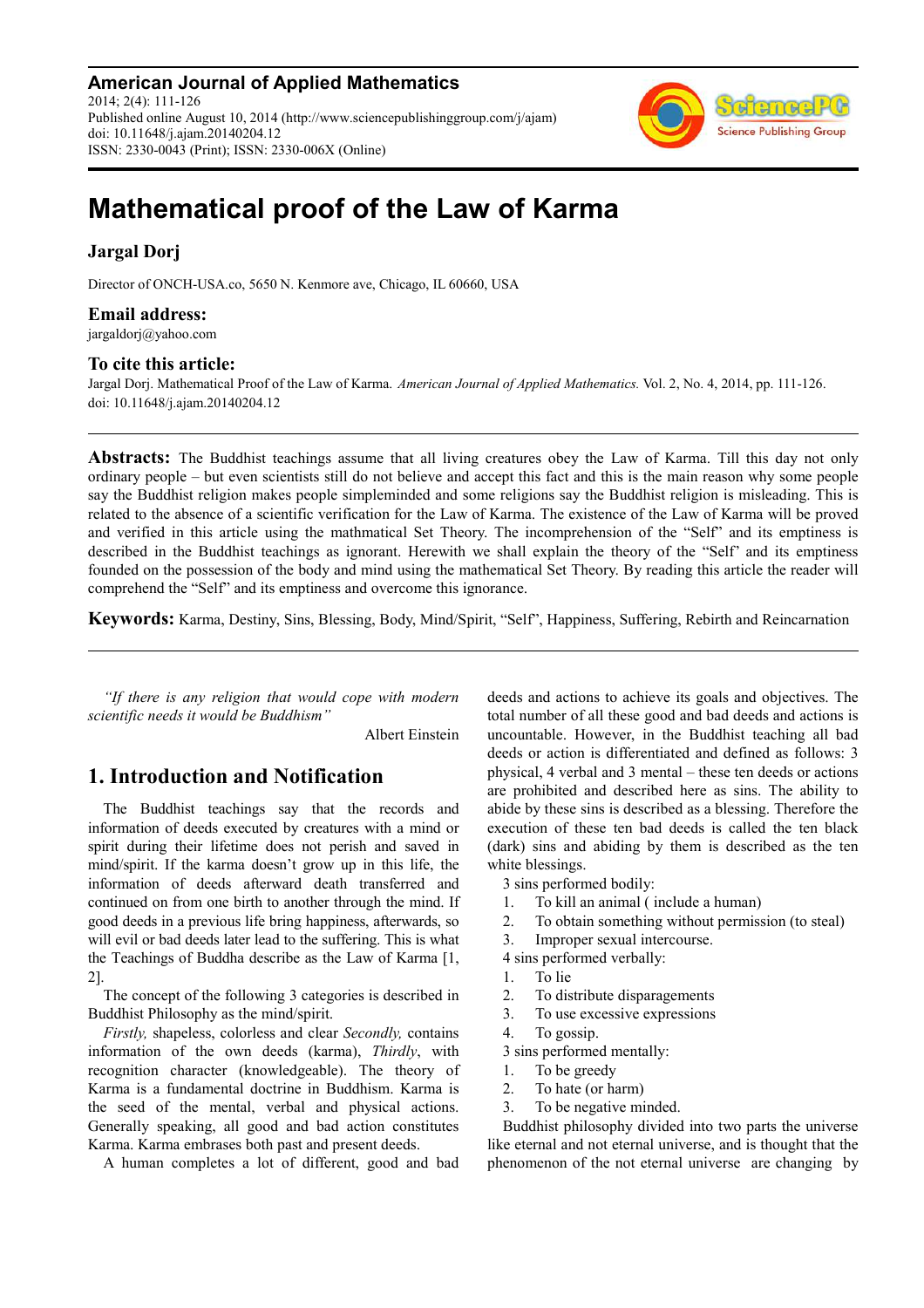circumstance seed and cause.

# **2. Needs, Requirements and Existence of an Empty Elements**

If we mark the diversity of the body and mind of all living creatures with the following symbols:



Here, **V** is an *empty element* and we will explain it in future. nd/spirit<br>we will explain it in<br>mind will accordingly

The unification of the body and mind will accordingly become -



where the unification is marked with the symbol  $\bullet$ .

The intersection of the body and mind of living creatures is empty or valueless as follows:

$$
\bigcirc \cap \bigcirc = \{\emptyset, 1, 2\} \cap \{\emptyset, 3, 4\} = \emptyset
$$

A *set* is a well defined collection of distinct objects.. For example, schoolmates of a class, members of a political party or lifestock of a nomad family. One member of the set is called an element.The following should be accented set is called an element. The following should be accented hereby: *Firstly, the Buddhist teachings* are considered that a *phenomenon* of the universe are manifested in 3 forms, which are the *body, mind and an imperfect cluster of elements and they have empty character* or properties. What does it mean of *empty character* of *body, mind* and an imperfect cluster of elements? Real or material items do not have a mind, but do possess spiritual character. This is explained in the fact that a material item can be animated with the completion of required conditions. The mind has no body or is not embodied, but has material character. This fact is manifested in the phenomenon that the mind can be embodied with the completion of certain recuirements*.* Furthermore, after death with the completion of certain conditions *an imperfect cluster of elements living creatures* are transferred to *body or mind* . This is the reason why we need an *empty element* , which contains these empty properties of the *body, mind* and *an imperfect cluster of elements*. fested in the phenomenon that the mind<br>ed with the completion of certain<br>thermore, after death with the completion<br>ons *an imperfect cluster of elements* or

In this sense, we need the *empty element* to define the *"Self"* and *its emptiness* in the teachings of Buddha and to prove consequently the existence the *Law of Karma* or the *Law of Destiny*.

In the Set Theory [3] there is no concept of an *empty or valueless element* and consequently no symbol for it. Therefore, we are going to use the  $\eta$  symbol that is marked empty set in the Set Theory, but it has not been used to mark empty set in set theory up to now. Actually we could take null or zero (0) number instead of the  $\parallel$ . But in that case the intersection of the above mentioned set of the body and mind will not be valueless and is therefore incompatible with our requirements -

$$
\bigcap_{i=1}^n \bigcap_{i=1}^n = \{0, 1, 2\} \cap \{0, 3, 4\} = 0 \not\subset \emptyset
$$

In the Set Theory the zero is not considered valueless. Or instead of the  $\psi$  element we could use the empty set  $\emptyset$ . In this case, *firstly*, it doesn't make sense, because any set includes an empty set or to express it differently:  $\emptyset \subseteq A$ . Secondly, Reflecting on an anecdote about a "know-it-all" student, who missed its first algebra lesson and asked his teacher afterwards "Teacher, have you made a mistake or am I wrong – what are these letters within the numbers?", we decided to use the valueless element  $\theta$  in consideration of the fact that the unsuitable unsuitable of being the set within the elements of set.

What if the question arises: "Is this valueless element useful in practice"? The following example from real life experience will describe and demonstrate the necessity for a valueless element in practice.

We shall assume that one Mongolian nomad family is breeding a herd of cattle consisting of 4 different, hybrid cattle types, in this example we will use the following Mongolian cattle: Mongolian cow, sarlag (yak or ox), khainag (hybrid of the yak and the mongolian cow) and ortoom (hybrid of the khainag and the Mongolian cow). The Mongolian cow and the khainag we mark as one set on the basis of their common properties, the sarlag and ortoom are marked as another set, also on the basis of their common properties. To describe it differently:

 $MC = \{mongolian cow, khainaq\}$ 

 $S = \{ {{\rm{sarlag}}}, {{\rm{ortoom}}} \}$ 

With the existence of these types it is presumable that other hybrid cattle types may may arise and enhance the diversity of the herd of cattle. If khainag is the hybrid of the mongolian cow and yak, so ortoom is the mixed cattle type between the mongolian cow and the khainag. Doli is the hybrid of the mongolian cow and the ortoom and the usan guzee is a descended of the Mongolian cow and doli. If all 4 above mentioned cattle types are breeded together it is possible that a doli can be born and it will be marked with the symbol  $\emptyset$ . The Doli will be included in the set with the Mongolian cow properties, because these properties are dominating in the khainag. Now we have the following:

 $MC = \{Mongolian cow, khainag, \emptyset\}$ 

Accordingly the nomad family can be in possession of two types of herds of cattle:

MC  $U S = \{ \text{Mongolian cow, khainag, } \emptyset \} U \{ \text{sarlag, }$  $ortoom$ } = {Mongolian cow, khainag, sarlag, ortoom, $\langle \rangle$ }.

The intersection between the types of herds of cattle will be

 $MC \cap S = \{ \text{mongolian cow, khainag, \iint \} \cap$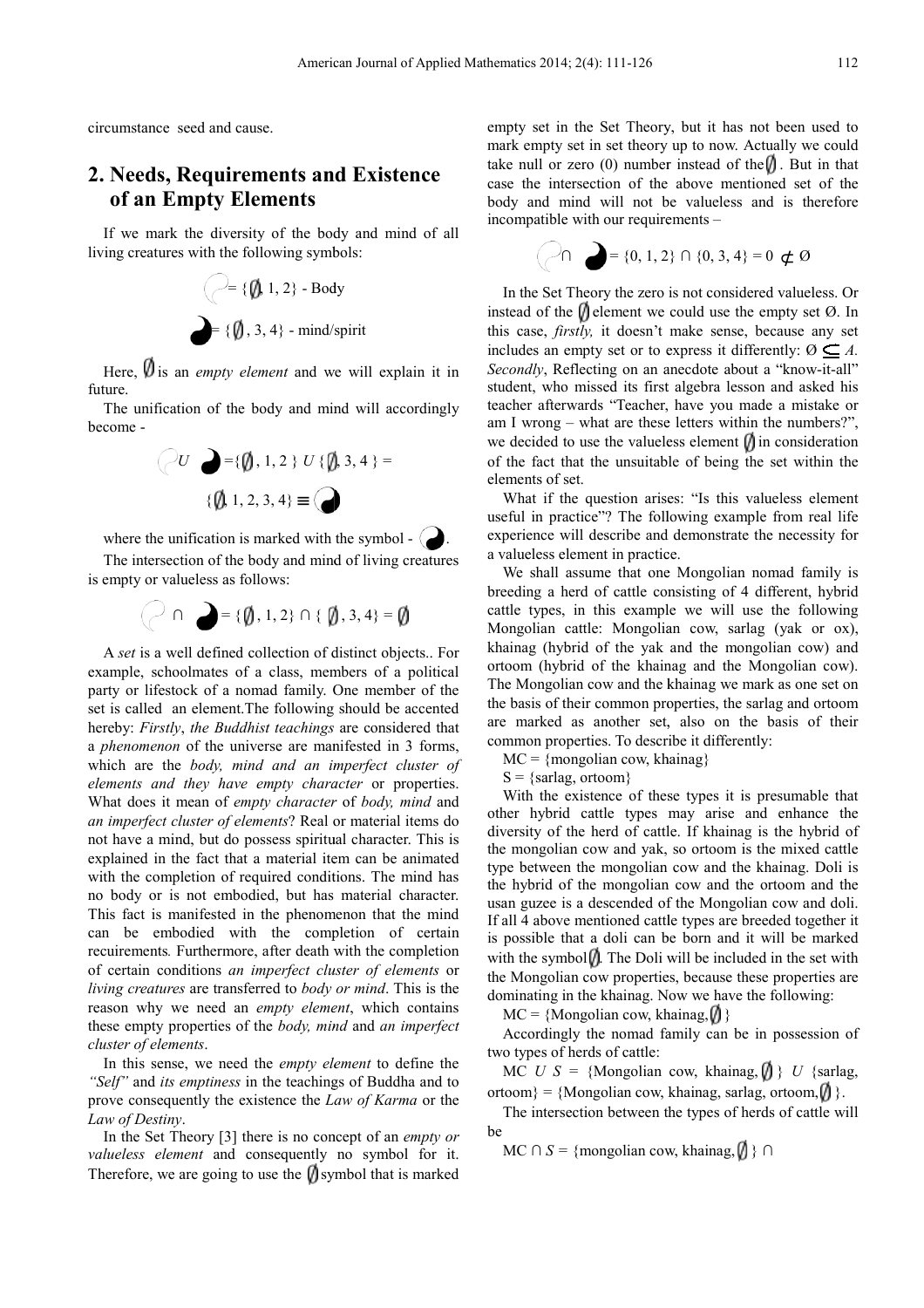### {sarlag, ortoom } =  $\emptyset$

and will be empty set. With the co-existence of these 5 and will be empty set. With the co-existence of these 5 cattle types it is presumably that the *usan guzee* (descendant of the mongolian cow and the doli) can be born which we mark with  $\sqrt{1}$ . The Usan guzee should be included in the set with sarlag properties, because it has predominating yak qualities:

 $S = \{ \text{sarlag}, \text{ ortoom}, \emptyset \}$ 

and accordingly the nomad family will have the following cattle types:

 $MC$   $US = \{$ mongolian cow, khainag,  $\{ \} U$ 

{sarlag, ortoom,  $\langle 1 \rangle = \{ \text{mongolian cow}, \}$ 

khainag, sarlag, ortoom,  $\emptyset$ ,  $\emptyset$ 1 }.

The intersection between these two types of herds of cattle will be:

 $MC \cap S = \{Mongolian cow, khainag, \text{ } \text{ } \} \cap \{ sarlag, \text{ }$ ortoom,  $\langle 1 \rangle = \emptyset$  and will be empty set as well. If the nomad family does not receive any descendants of the *doli*  or *usan guzee* types, it will mean that  $\mathbf{I} = \mathbf{I}$  and empty element. So, we will have: MC  $\cap$  S = {Mongolian cow, khainag,  $\emptyset$  } ∩ {sarlag, ortoom,  $\emptyset$ 1} =  $\emptyset$ .

The existence of 4 different types of cattle means that the doli type can be born, but does not necessarily have to be born. It is the same with the usan guzee - the existence of 5 different types of cattle does not ensure the birth of the usan guzee, but only the possibility. Therefore, we marked it with the symbol  $\emptyset$  and the possibility or the indication that a descendant of the doli or usan guzee may be born into the nomad family. nd the possibility or the indeed oli or usan guzee may b<br>xaйнаг, сарлаг, ортоом,  $\emptyset$  }

YC = {монгол үхэр, хайнаг, сарлаг, ортоом,

On the other hand, theoretically, also exists an empty element in Set Theory. We will show it now. The *power set*  $P(\emptyset) = \{ \emptyset, \{\emptyset\} \}$  of the empty set  $\emptyset$  is empty and it contains empty set  $\emptyset \in P(\emptyset)$ . Therefore, the Russel's predicate is true. i.e.  $\emptyset \in P(\emptyset) \Leftrightarrow \emptyset \notin \emptyset$ .

That means empty set is not a member of itself,  $\emptyset \notin \emptyset$ . Even though, power set  $P(\emptyset)$  is empty, but it is different from empty set  $\emptyset$ , because  $\emptyset \in P(\emptyset)$  and  $|P(\emptyset)|=1$ , but  $\emptyset$ ∉ Ø and  $\vert \emptyset \vert$  =0. Thus, we have two empty sets so far. In axiomatic set theory, the empty set is unique set having no elements. Therefore, empty set  $\emptyset$  consistents with the definition of the empty set. If we mark the empty set with cardinality 1 by symbol  $\emptyset$ , i.e.  $\emptyset = P(\emptyset)$  then  $\emptyset$  is an empty set, but it is close to element of set, because cardinality of set A=  $\{ \parallel, 1, 2 \}$  is 3, | A |=3. So, we will call it an empty element, because it is empty and has an element.

We can understand that an empty element is an empty set with property of element. We can undertand that an empty element is an empty room with empty box. Now we can give definition of *empty element.* 

Definition: An empty element is a special empty set that contains empty set and with cardinality of 1 1.

Thus, we have the empty element to define the "Self" and its emptiness in the teachings of Buddha and to prove consequently the existence the *Law of Karma.*

# **3. Mathematical Model of the Living Creatures**

There are many ideas and theories about the "Self" and its empty properties of the Buddhist Teachings. Herewith we shall explain the theory [4] of the body and mind possession using the mathematical Set Theory.

We shall mark the set of the human body and mind as follows:

$$
\begin{pmatrix} \bullet \\ \bullet \end{pmatrix} = \{1, 2, 3\} - \text{Body}
$$
  
=  $\{2, 3, 4\} - \text{mind}$ 

Here human body set contains element 3 of animal mind's set and mind set contains element 2 of animal body's set. Because an animal first time is owned his body and next time is owned his mind and at the end became a human bieng.

The unification of the body and mind mind will accordingly become -

$$
U \quad \bigodot = \{1, 2, 3\} \ U \ \{2, 3, 4\} = \{1, 2, 3, 4\} \ \equiv \ \bigodot
$$

where the unification is marked with the symbol  $\begin{pmatrix} 1 \\ 1 \end{pmatrix}$ .

If we examine the set intersection of the human body and mind, the set will be as follows and *not empty or valueless*:

*∩* = {1, 2, 3} *∩* {2, 3, 4} = {2, 3} ≠ Ø

Animals are an *imperfect cluster of elements* and their unification can be illustrated as follows follows:

 $Body \sim mind$ 

A human being is an *imperfect cluster of elements* as well and we will treat its coherence between the body and mind a little bit differently from animals. A human body includes element from mind and mind includes element from body.

# Body mind

As mentioned above we are viewing the union of the body and mind of a human a little bit differently from animals. We can clearly see a a small difference in the icon which illustrates the union of the body and mind of a human – there is a small bla black spot within the white marked set and a white spot inside the black marked set. There is a reason for this – if we examine the human mind, then we can discover that the mind has its possession in the body – "This is my hand", "This is my foot", etc. And if we deal with the human body, we will discover likewise that also our body has its possession in our mind  $-$  "I'm thinking", "I want", etc. The icon above illustrates this interconnection. We will consider the union of the body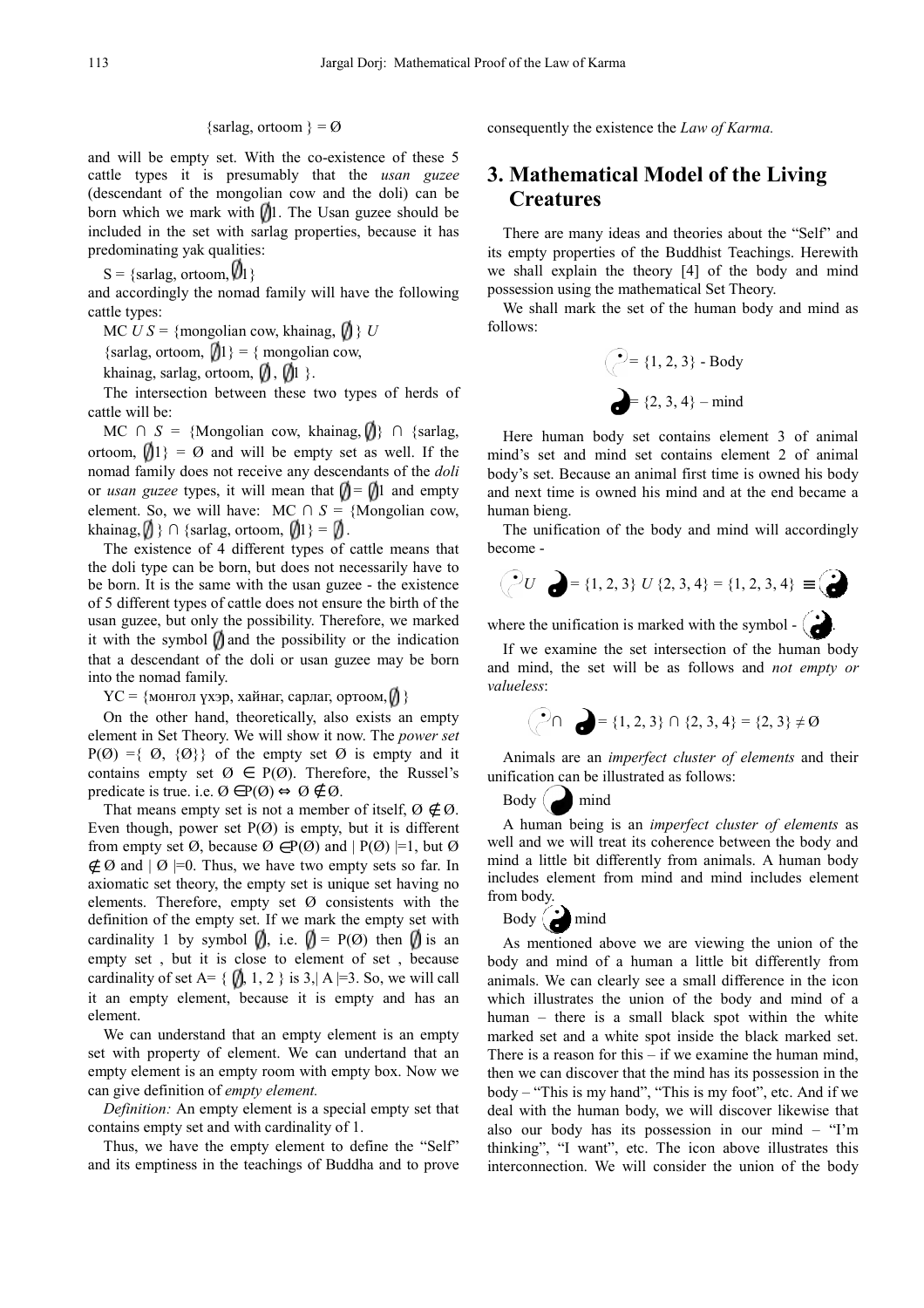and mind of animals without these possessions. However, this does not mean that animals do not possess their own bodies and minds – we will just assume this for our demonstration or modeling of living creaters. The icon with two mingling fish is also the symbol of *yan* and *yin.*

Now we have labeled the bodies and minds of humans and animals *as imperfect clusters of elements* , distinguishing them between their intersecting and nonintersecting plural properties.

Even though set of human being doesn't contain the *empty element*, it is included to the set of animal.



That means human has the *empty character*. Because human being belongs to animal and animal has empty property. People don't believe of *empty property* of human being because it doesn't look clearly. But truly exists human being who has *empty property property or nature* in the population. Man gets off from ignorance by understanding the *empty property* of human being. It is called *Saint Man* or *enlightened man* if human being finds finds out *empty property.* Buddhism has own method and procedure *human being* became *enlightening man.*

In future we will show that existing an *enlightened man* who has *empty property in human being beings.* 

Let us analyze what the equal of the following set form statement is:



If we unbind the brackets and insert the corresponding numeral values, the result will be as follows and equal to that of an animal:



What does it mean or what do we have here? This is the evidence for the existence of animals which cannot possess their bodies and minds. We will call them *primitive* or *ordinary animals*.

Now we shall focus on the next statement of set form:



After unbinding the brackets and inserting corresponding numeral values we will have:



$$
(\{\emptyset, 1, 2, 3, 4\} \cap \{2, 3, 4\}) = \{\emptyset, 1, 2\} U
$$

$$
\{2, 3, 4\} = \{\emptyset, 1, 2, 3, 4\} \equiv \bigodot
$$

It is the definition of an animal as well. This type of animal we will mark with  $\left( \bigotimes \right)$ . This type of animal can possess its own body like "This is my paw and leg", however it cannot possess its own mind like "I'm thinking". In other words, despite its ability to own the body, it is not able to possess its minds. Because of the following equation:<br> $\bigcap \bigcap = \{\{\$\}, 1, 2\} \cap \{2, 3, 4\} = 2.$ 

$$
\bigcap_{i=1}^n \bigcap_{i=1}^n = \{ \emptyset, 1, 2 \} \cap \{ 2, 3, 4 \} = 2.
$$

Here the intersection of body and mind is not empty; therefore the mind appears as as a small eye like part in the body. Most of the universally known animals have this quality – there are animals with their natural selfpreservation instincts, but without the ability to think or understand in an intellectual way. Most animals will run away to save their lives if we approach them too closely. This type of animal we will call a *beast*.

Now if we analyze the associated associated set form statement:



and insert the corresponding numeral values after unbinding the brackets, we will have the following:

$$
\{ \bigcirc \cap \{ \bigcirc \} U \{ \bigcirc \cap \} \} =
$$
  
= (\{ \emptyset, 1, 2, 3, 4 \} \cap \{1, 2, 3 \}) U (\{ \emptyset, 1, 2, 3, 4 \}) \cap \{ \emptyset, 3, 4 \} = \{ 1, 2, 3 \} U \{ \emptyset, 3, 4 \} = \{ \emptyset, 1, 2, 3, 4 \} \equiv \bigcirc

This result is equal to the properties of an animal as well. This animal type will be marked with  $\bullet$ . This means that there are animals with the ability to possess their minds like "I'm thinking", but do not own their bodies. The reason is demonstrated with the following equation:

$$
\bigcirc \cap \bigcirc = \{ 1, 2, 3 \} \cap \{ \emptyset, 3, 4 \} = 3
$$

The intersection of the body and soul is *not empty* as well and the body appears as a small eye like part in the mind. It means that there are also animals with a free spirit or with the ability to think, but there is no evidence for the or with the ability to think, but there is no evidence for the existence of this kind within the universally known animals. Creatures with this quality we shall name *Animals from*  Asura Heaven. The Buddhist teachings believe that *Animals from Asura Heaven* exist. Consequently they may possess these qualities. Therefore it will be wrong to describe all consciously thinking creatures as humans, as some people mistakenly assume.

Thus we have three different types of animals distinguished between the properties of the body and mind: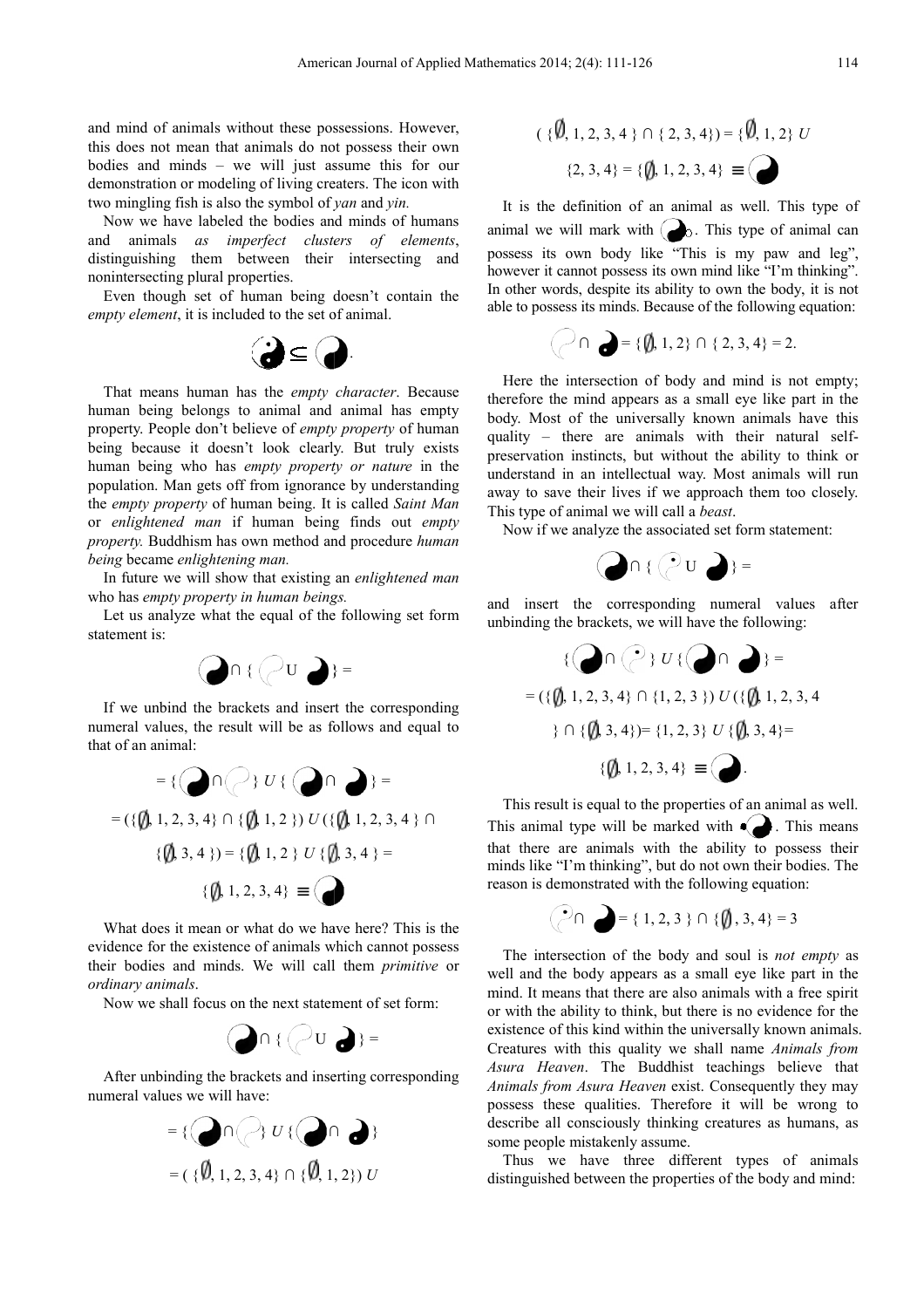1. Mind owning body or thinking creatures – Animals from Asura Heaven

$$
\bigcirc \bigcirc = \bigcirc \cap \{ (2U \bigcirc), (2\cap) \bigcirc \neq \emptyset \}.
$$

2. Body owning mind– Beasts

$$
Q_0 = Q \cap \{ (U \cup A), (\bigcirc \cap A \neq \emptyset).
$$

3. Creatures without the ability to own their body and mind – Primitive or ordinary animals.



Now we will focus our view on the following set form statement:



and insert the corresponding numeral values whilst unbinding the brackets:



Here we have the genesis of the human being and will mark it with the icon  $\mathbb{R}^3$ . It means that a creature which is able to possess or own its body and mind will become a *human being*. Here is the explanation:

$$
\bigodot \cap \bigodot = \{1,2,3\} \cap \{2,3,4\} = \{2,3\} \neq \emptyset
$$

Because its intersection of the body and mind is not empty or in other words, if there is a creature whose body is interconnected with its mind and is able to own both, like an animal, it will be a human being. Such creatures we describe as *foolish humans*. Because of conflict situations related to misunderstandings, some people compare each other to animals or beasts.

Sciences assumed that human bieng as the formation of the anthropomorphic monkey. Seen above, *primitive*  animal became a beast by protecting themselves of others and next time it's become a human by owning its knowledge or thinking, because people have seen that.

And now we are able to give a definition to "human being".

*Definition:* A creature with the ability to possess or own its body and mind we call a *human being* .

Some people say that human being is the animal who is thinking. It is wrong because we know that like this animal are A*nimals from Asura Heaven.*

According to this definition a living creature should have

the following characteristics to be considered a human being:



This time we will define the value of the next set form:



After unbinding the brackets brackets and inserting the corresponding numeral values:



The result will be equal to the value a human has. This set we will mark with the  $\sum$  symbol. What we have here is a human being which is the unification of body and mind, but its body has the ability to own the mind mind and at the same time the mind can own the body as well:



What does the statement of this form mean? The first part of the form, i. e. before the multiplication sign of the set, shows us that the human being is an *imperfect cluster* of elements with an interrelated body and mind. However, the second part after the multiplication sign implies the fact that the body owns a little part of the mind and the mind a little bit of the body. Why are we assuming this reciprocal ownership relation between the body and mind? The reason lies in the fact that the intersection of either set is not empty:

$$
P \cap \bigodot = \{1, 2, 3\} \cap \{2, 3, 4\} = \{2, 3\} \neq \emptyset
$$

The result of the set statement above implies that the human body and mind are not empty and it shows us that they have a reciprocal ownership between them. Almost every human being possesses the ability to own its body and mind. Therefore we will name them *ordinary humans*.

The multiplication symbol of the Set Theory looks as follows: "*∩*" and has the meaning of " *and*". The add symbol of the Set Theory is represented with " *U"* and is the equivalent of "*or*" and " *otherwise*" in meaning. In particular, this set statement:



Means that the body owns the mind *or* the mind owns the body. Literally it says that, regarding their interrelation,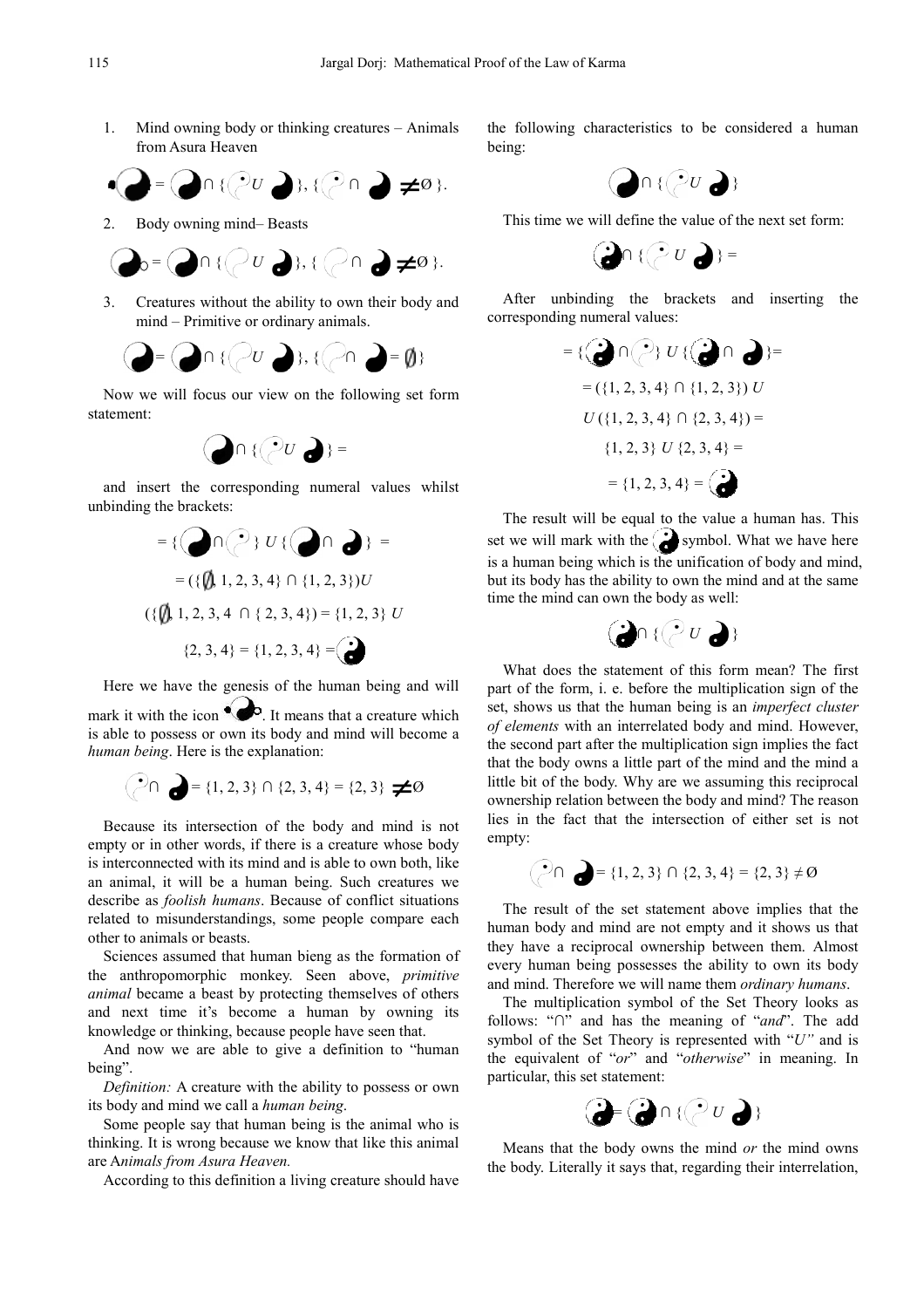the body and mind are symbolized as a an *imperfect cluster of elements.*

Let us discover now what the next set form will demonstrate:



Unbinding the brackets and inserting the corresponding numeral values will uncover the following:

$$
= \{ (\bigodot \cap (\bigodot) U \{ (\bigodot \cap \bigodot) \} = \{ (1, 2, 3, 4) \cap \{1, 2, 3\} ) U \}
$$
  

$$
= \{ (1, 2, 3, 4) \cap \{ (\bigtriangleup 3, 4 \})
$$
  

$$
= \{ 1, 2, 3 \} U \{ 3, 4 \} =
$$
  

$$
\{ 1, 2, 3, 4 \} = \bigodot
$$
  
and reveals a result which is equal to that of a human. This

type of human being we will mark with the  $\sum$  icon. Despite the ability to own its mind: "I'm thinking", this type of human creature does not own its body, because with the following set form:

$$
\bigodot \cap \bigodot = \{1, 2, 3\} \cap \{\emptyset, 3, 4\} = 3
$$

its *intersection* is *not empty*. The mind of this human type is not able to own its body. In other words, regarding its mind or spirit this human is free. People who easily and generously share their knowledge with others may belong to this type of human being. Therefore we shall call them *humans with generous mind*. Example who easily and with others may belong<br>refore we shall call them<br> $\therefore$ <br> $\bigcup$  ; =

If we focus on the next set form:



Unbinding the brackets and inserting the corresponding numeral values will result in the following:



and results in the human symbol as well. Hence, we will symbolize it with  $\left( \right)$ , which means that this human type can own its body: "This is my hand", but does not have the ability to own its mind: "I'm thinking", because its intersection is not empty or valueless:<br>  $\bigodot \bigcap$   $\bigodot = {\emptyset, 1, 2} \cap \{2, 3, 4\} = 2 \neq \emptyset$ intersection is not empty or valueless:

$$
\bigcap \bigcap = \{\emptyset, 1, 2\} \cap \{2, 3, 4\} = 2 \neq \emptyset
$$

The mind of this human type owns its body, but its body cannot own the mind or we can say: this human is free with regards to its mind. People who are ambitious without paying attention to their bodies may be this type of human and we will call them *humans with bounteous bodies*.

The next set statement:



reveals to us the following after unbinding the brackets and inserting the corresponding numeral values:



and gives us a result which is equal to that of a human and marked with the icon  $\Box$ . This human type owns neither its mind: "I'm thinking" nor its body: "This is my body". The explanation is in the result of the equation – its *plurality intersection is empty* . To express it differently:

*∩* = {  $\emptyset$ , 1, 2}∩{  $\emptyset$ , 3, 4} =

People who strive for something without sparing their bodies and minds may belong to this type of human being, because they are *empty* or *independent* regarding their bodies and minds and we shall name them *Enlightened* or *Holy humans*.

In this way we have established that there are 5 different types of human beings in regards to their bodies and minds: 1. Holy humans:

= *∩* { *U* }, { *∩* = }.

2. Humans with a bounteous body:

$$
Q = Q \cap \{Q \cup Q\}, \{Q \cap Q \neq \emptyset\}.
$$

3. Humans with a generous mind mind:

$$
(\partial_{\overrightarrow{\theta}}\mathbb{E}(\mathcal{E}_{\theta}^{(1)}\cap\mathcal{E}_{\theta}^{(2)}))\otimes\mathcal{E}_{\theta}^{(2)}\otimes\mathcal{E}_{\theta}^{(3)})\otimes\mathcal{E}_{\theta}^{(3)}\otimes\mathcal{E}_{\theta}^{(4)}\otimes\mathcal{E}_{\theta}^{(5)}\otimes\mathcal{E}_{\theta}^{(6)}\otimes\mathcal{E}_{\theta}^{(7)}\otimes\mathcal{E}_{\theta}^{(8)}\otimes\mathcal{E}_{\theta}^{(8)}\otimes\mathcal{E}_{\theta}^{(9)}\otimes\mathcal{E}_{\theta}^{(9)}\otimes\mathcal{E}_{\theta}^{(9)}\otimes\mathcal{E}_{\theta}^{(9)}\otimes\mathcal{E}_{\theta}^{(9)}\otimes\mathcal{E}_{\theta}^{(9)}\otimes\mathcal{E}_{\theta}^{(9)}\otimes\mathcal{E}_{\theta}^{(9)}\otimes\mathcal{E}_{\theta}^{(9)}\otimes\mathcal{E}_{\theta}^{(9)}\otimes\mathcal{E}_{\theta}^{(9)}\otimes\mathcal{E}_{\theta}^{(9)}\otimes\mathcal{E}_{\theta}^{(9)}\otimes\mathcal{E}_{\theta}^{(9)}\otimes\mathcal{E}_{\theta}^{(9)}\otimes\mathcal{E}_{\theta}^{(9)}\otimes\mathcal{E}_{\theta}^{(9)}\otimes\mathcal{E}_{\theta}^{(9)}\otimes\mathcal{E}_{\theta}^{(9)}\otimes\mathcal{E}_{\theta}^{(9)}\otimes\mathcal{E}_{\theta}^{(9)}\otimes\mathcal{E}_{\theta}^{(9)}\otimes\mathcal{E}_{\theta}^{(9)}\otimes\mathcal{E}_{\theta}^{(9)}\otimes\mathcal{E}_{\theta}^{(9)}\otimes\mathcal{E}_{\theta}^{(9)}\otimes\mathcal{E}_{\theta}^{(9)}\otimes\mathcal{E}_{\theta}^{(9)}\otimes\mathcal{E}_{\theta}^{(9)}\otimes\mathcal{E}_{\theta}^{(9)}\otimes\mathcal{E}_{\theta}^{(9)}\otimes\mathcal{E}_{\theta}^{(9)}\otimes\mathcal{E}_{\theta}^{(9)}\otimes\mathcal{E}_{\theta}^{(9)}\otimes\mathcal{E}_{\theta}^{(9)}\otimes\mathcal{E}_{\theta
$$

4. Ordinary humans:

$$
\mathbf{P}(\mathbf{Q} \cap \{ \mathbf{Q}^{\mathbf{U}} \mathbf{U} \mathbf{Q} \}, \{ \mathbf{Q}^{\mathbf{U}} \mathbf{Q} \} \neq \emptyset \}.
$$

5. foolish humans:

 $\epsilon$ 

$$
Q_0 = \bigcirc \cap \{ (u_0, u_1) \in \mathcal{U} \} \cup \{ u_1 \in \mathcal{U} \} \cup \{ u_2 \in \mathcal{U} \}.
$$

Those properties category of people basically corresponds with follow classification of Parker. 1., I do not know, but who does not know he knew. He is a fool. Go away ... 2. Know I do not know, but do not know man. He is a simple man. Train him him.... 3. Knew, but who does not know. He is a man sleeping. He forks.... 4. Who know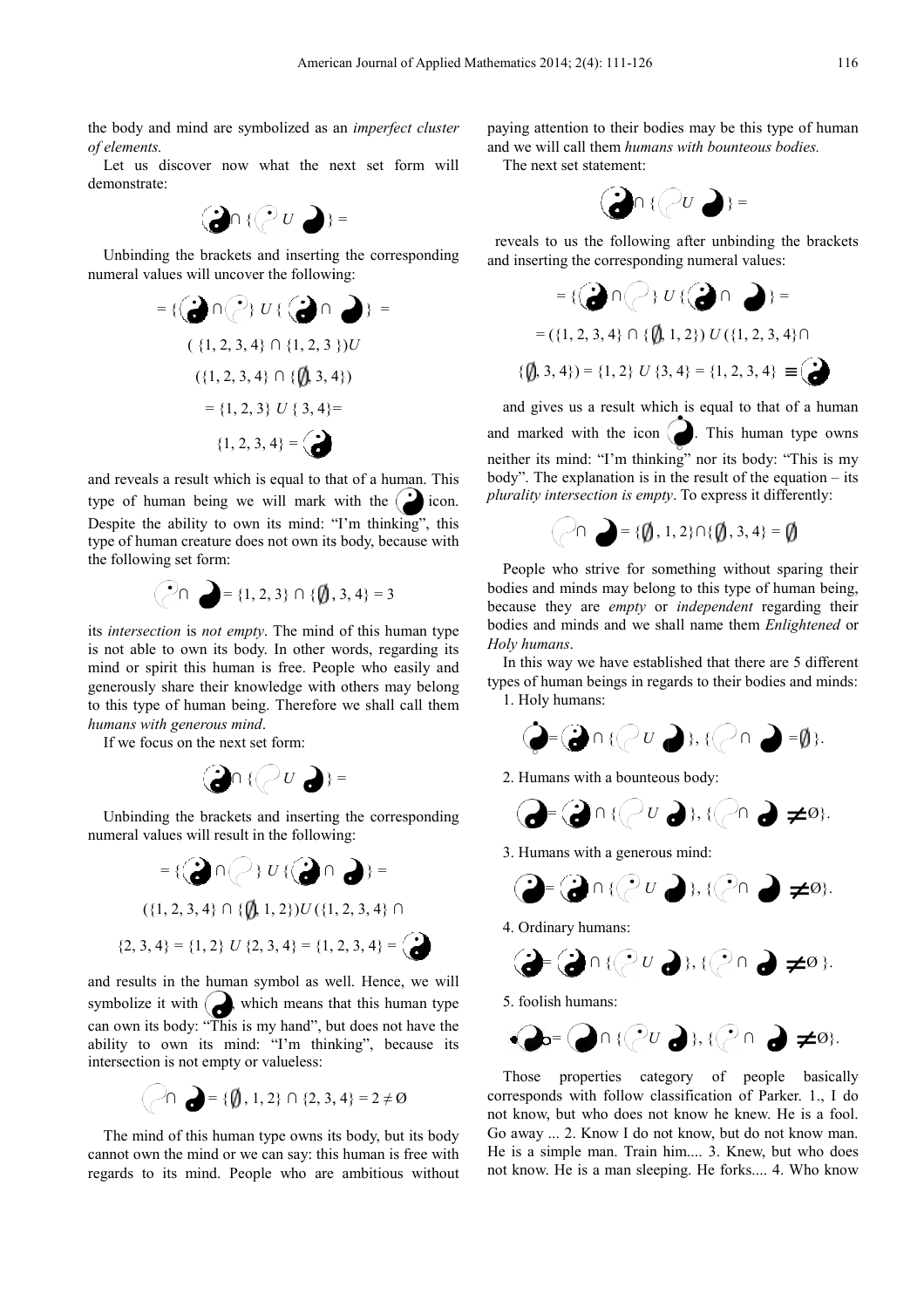know whom to know? He was a wise man. Follow him ...

# **4. Definition of 'Self", Emptiness , Emptiness and Non-Emptiness of "Self"**

If we consider the plurality of all these different human types as "Self", it will reveal to us the following:



Let us see whether this plurality matches up with the "Self" concept of the Buddhist teachings or not.

For this we shall first analyze the definition of the term "Self" used in Buddhist Philosophy. The term or concept "Self" is able to change, delight or suffer, but it is not a material. If "I" or "me" would be a material, we cannot say "I think" or "I'm thinking". But the term "Self" is not a mind, because if the "Self" was the mind mind, nobody will be able to recognize it. The "Self" would say "I'm thinking" – similar with a human being. And of course the "Self" would say "This is my body" as well. However, the "Self" should never be understood as a consolidated complex of the body and merged with the body.

The concept of the following 3 qualities (categories) is described in Buddhist Philosophy as the "Self".

*Firstly,* existence in the material material plane *Secondly,* existence in emptiness *Thirdly*, neither existing, nor nonexisting.

Now we shall verify whether the above mentioned plurality "Self" fulfills the 3 quality requirements of the "Self" in Buddhist Philosophy.

The plurality "Self" fulfills the 1st quality requirement of the "Self" category of the Buddhist Philosophy Philosophy, because the compounding elements of the set "Self" consist of human creatures with different qualities and characters and we all know about the existence of such people among us in real life. The "Self" plurality also matches matches with the 2nd quality requirement of the "Self" in the Buddhist Philosophy, namely its empty character, because the holy humans are in the possession of emptiness and they belong to this plurality. And, finally, the plurality "Self" also corresponds with the neither existing, nor non-existing quality as the 3rd quality requirement of the "Self" plurality according to the Buddhist Philosophy, because the "Self" consists of human creatures with different characters. Human beings seem to exist during their lifetime, but after Human beings seem to exist during their lifetime, but after their death the body and mind are disunited – while the corpse is buried, the soul seeks its next birth in the evanescent life and seems not to exist. Soul belongs to mind. Herewith the plurality "Self" complies with all 3 qualities of the "Self" according to Buddhist Philosophy.

Now it's time to check whether the "Self" plurality is suitable for a human being or not. For that we will first of all examine whether one of the "Self" plurality – ordinary human – is able to fulfill all 3 property requirements of the human – is able to fulfill all 3 property requirements of the "Self" category described in Buddhist Philosophy. An ordinary human truly exists in real life and the material plane – and fulfills herewith the 1st requirement. Ordinary humans have a common characteristic – sometimes they seem to exist, but sometimes it is the contrary. Herewith they are meeting the 3rd property requirement. However, we already know that ordinary humans are in possession of the non-empty property – this is the difference between an ordinary human and the "Self" plurality. Let us examine whether a holy human being can fulfill the quality requirements of the Buddhist Philosophical "Self" category. A holy human also lives in the material plane, exists in emptiness and has neither existing, nor non-existing behavior. The following question may arise – Does it mean that a holy human is the "Self"? To give a response to this question it will be enough to verify the plurality of a holy man and "Self" are equal. Under which conditions would these two sets will be equal? According to the Set Theory these two sets must be subset each other in a reciprocal way. Mathematically, two sets A and B equallent A=B, if  $A \subseteq B$ abd  $B \subseteq A$ . We shall focus on that. The "Self" set is a plurality of human types with the following 5 properties:



The "Holy human" is the first set of the "Self" pluraty and we can clearly see that it belongs directly to this set, but it is also evident that the set itself is not included in the subset of the holy human, because it will never contain subset of the holy human, because it will never contain somebody with different qualities. In other words, the subset of a holy human does not include the set "Self", which means that the plurality of the "Self" and holy human are not equal and not the same. If we further verify all other human types following the method above, we can easily see that they are all included in the "Self" plurality, but none fulfill the 2nd property requirement of the emptiness and therefore is not the "Self". We can conclude that the "Self" by itself should not be merged or confused that the "Self" by itself should no<br>with "I" or "Me" as an individual.

After all this, we are now able to give a definition to the term "Self" in Buddhist Philosophy Philosophy in the language of the Set Theory.

Definition: The plurality of human beings with the following characteristics will be described as the "Self":

- 1. Existence in the material plane;
- 2. Existence in emptiness;
- 3. Neither existing, nor non-existing.

From this definition we can derive that the "*Self*" certainly stays and represents the body and mind– just like a signboard. Concentrated in one location, the set of trees that forest, like this the "*self*" can be understood as pluraty of people of a different nature nature.

Thus the "Self" is a pluraty of different property human types and consists of holy humans with the sense of emptiness regarding their body and mind, non-empty and non-generous humans in respect of their body and mind non-generous humans in respect of their body and mind<br>and ordinary human beings. From that we can now define a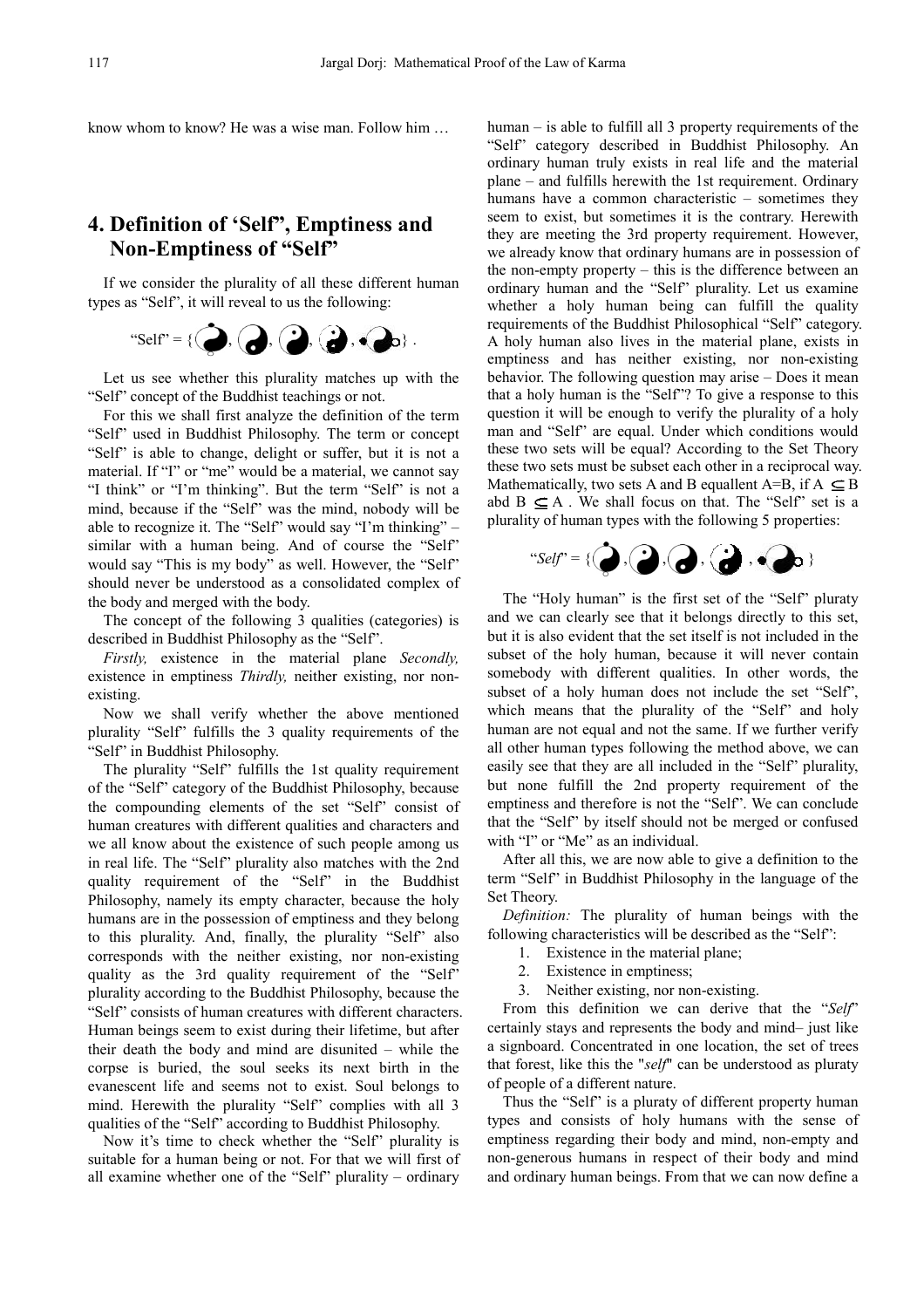definition for emptiness and non-emptiness of the "Self".

Definition: As the emptiness of the "Self" we describe the empty characteristic which is owned by holy humans regarding their body and mind and by the "Self" plurality.

Definition As the non-emptiness of the "Self" we describe the non-empty characteristic which is owned by describe the non-empty characteristic which is owned by human types regarding their body and mind and by the "Self" plurality.

Because of this non-emptiness of the "Self" human beings will always be attached to arrogance, pride, fury, anger, greed, passion, jealousy, envy and spitefulness. The incomprehension of the emptiness of the "Self" is considered in the Buddhist teachings as ignorant and only through a deep understanding of the emptiness of the "Self" will a human being be able to overcome its ignorance. Humans without any possession demands of body and soul we describe as Enlightened or Holy humans. This means that now we have the possibility to form the definition for holy humans using the sense of emptiness of the "Self". oly humans. This means<br>to form the definition for<br>ptiness of the "Self".<br>ved the emptiness of the

*Definition:* One who has achieved the emptiness "Self" is a *Enlightened human*.

At this moment we shall examine whether this definition corresponds with the description of enlightenment man in the Buddhist teachings.

According to the Teachings of Buddha; one who is released or disengaged from suffering is described as a *Enlightened human* . Suffering arises from bad or negative deeds, feelings and thoughts. They are generated on the other hand by ignorance. Ignorance comes mostly from the other hand by ignorance. Ignorance comes mostly from the incomprehension of the emptiness of the "Self". At this point we can conclude that a human being who has achieved the emptiness of the "Self" will be released or disengaged from suffering – this concept arises from its inherited quality. Herewith our definition for a holy human as someone who achieved the emptiness of the "Self" matches the Buddhist Philosophical definition of a Enlightened human as someone who is detached or released from suffering. Consequently we now have the opportunity to define what actually the foundations or circumstances for happiness and suffering are. - emptiness of the "Self". In their death.<br>
in of the "Self" we describe<br>
is owned by holy humans<br>
is owned by holy humans<br>
in of the "Self" purality.<br>
trinsic with is owned by the "Self" we<br>
cody and mind and by the<br>
ter

*Definition:* The emptiness of the "Self" is the foundation or circumstance of happiness.

*Definition:* The non-emptiness of the "Self" is the foundation or circumstance of suffering.

With the definitions above we have arrived at the judgment that a human being is creating its foundation for suffering by owning its body and mind. One who is able to understand the non-emptiness of the "Self", to process its mind, detach itself from all bad and negative thoughts, to mind, detach itself from all bad and negative thoughts, to achieve and comprehend the emptiness of the "Self" and to reach the highest joyful level of its soul will be described accordingly as a Saint or God.

The definitions above tell us also that the emptiness of the "Self" is the circumstance for happiness and the nonemptiness of the "Self" the circumstance for suffering. This correlation is defined and depends on the question, where do the minds of the 5 human types of the "Self" plurality

# **5. Mathematical Proof of the Law of Karma**

Using the Set Theory [3] ] we will prove that after the biological death of a human being, its mind mind does not die or perish with the body, but is reborn or reincarnated in one of the 6 living manifestations of the universe. Furthermore, a demonstration will be given in which not only the human mind, but also the souls of the other 5 living manifestations find their reincarnation after death in rebirth as one of the 6 living manifestations of the universe. In other words, we are going to proof *the Law of Karma*  using the Set Theory or in easier terms – we will demonstrate that *the Law of*  Karma is scientifically acceptable. Why is it *acceptable?* It is *acceptable* because the existence and evidence of *the Law of Karma* is provable with the mathematical Set Theory.

From a viewpoint of biology, death is defined as the moment of cardiac standstill, but according to the *Teachings of Buddha* death is the separation of the body from its mind. How plausible are the *Buddhist teachings* which say that *with a human's death its bod body and mind are being separated* and the *difference between the mind* and soul are closely analyzed in this book [5]. How will we focus on the question; where does the human spirit or mind go after its separation from the body after death?

Firstly, the body and mind of a human being are interrelated and connected as an *imperfect cluster of elements* and the reciprocal ownership between the body and mind may be kept effective even after their separation. In other words, both pluralities of the body and mind can be separated like *complement*  of the set according the following scheme:



Hereby:  $C -$  is the symbol for the set complement. B (C  $A= B$ ) is the complement for set A, A (CB=A) is the complement for set B.

*Secondly,* despite the fact that a a human being has the ability to own its body and mind, as we have determined – there are different behaviors behaviors regarding this possession depending on the diversity of the 5 human types. Therefore, just like their body and mind mind ownership, the separation of their *bodies* and *minds* may depend on its possession behavior. For example, the body and mind of an *ordinary human* will be disunited as follows:



Now we will take a closer look at the two ways of separation and the destination of the bodies and minds of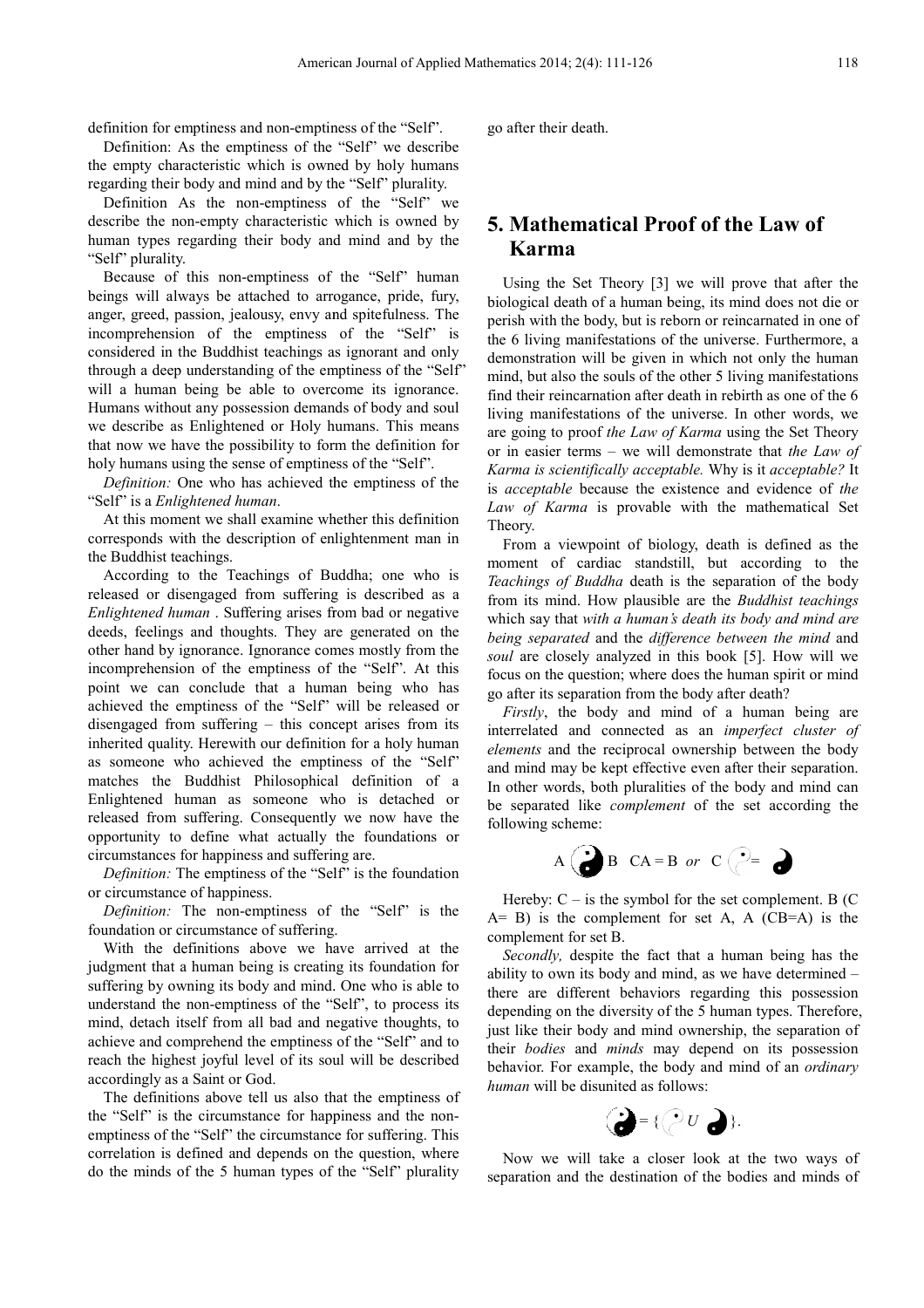the 6 animal types. The following theorem will describe it for us:

*Theorem:* If *firstly*, the existence of all things, objects, happenings and acts of the *not eternal* universe can be differentiated into three categories – material, spiritual and imperfect cluster of elements, *secondly* , after the death of animals and human beings their bodies and minds will be seperated – after the fulfillment of these two requirements, their *mind*(*soul*) will be transferred into one of 6 animal types and the exact destination, circumstances and quality depend on all deeds performed during their lifetime. on, circumstances and quality<br>d during their lifetime.<br>e shall analyze to what<br>animals and humans the souls

*Proof:* First of all we shall analyze to what location(space) or what kind animals and humans the souls of the 5 human types will be transferred after their death. At this point it must be highlighted that from the soul separated body no common property should be deducted, but from the disunited body and mind. Soul/ghost is the separated mind from the body.

1. Firstly, we will determine to what kind animal and human the soul of an ordinary human is transferred by the separation of the body and mind after its death.

The body and mind of an *ordinary human* has the following structure and in all different ways of separation with the complement of their bodies and minds and with the properties of the bodies and minds the result will be as follows:

$$
\text{Im}\,\{\text{Im}\,\{v\}\}=\{\text{Im}\,\{v\}\cap\{\text{Im}\,\{v\}\}=\text{Im}\,\{v\}\}.
$$

By using the rule which says that the *multiplication of two equivalent sets is equal to itself* here, we will have the following:



After deducting the body it will look as follows:



The mind  $\bullet$  separated from the body does not belong to the 3 plurality types. In other words,



But according to the Energy Accumulation and Conversion Law the *soul* will be not perished. Because the soul is an energy. The following question may arise hereby: Will the soul **b**e able to exist separately in the *universe*? The soul **cannot** exist separately in the *not erenal universe*, because if we assume that the soul  $\bullet$  has the ability to exist in the *not eternal universe* , it should belong to the existence plurality of the material, spiritual and *imperfect cluster of elements* as the soul with its small possession, like eye of the body. But the  $\bullet$  - soul is not included in the above mentioned plurality, which means that it cannot exist independently in the *not eternal* universe.

Now we can check whether this soul is being transferred to a human being or animal.

Firstly, we will combine the soul with the human body and mind. To express it differently:



The calculation above shows us that the separated *soul* after death transferred to a human creature or in other words, this *soul* may find its new *rebirth* or life by being transferred to a human. If the *soul* of *animal or human* finds its new life as a human being or animal we speak of *rebirth* or *reincarnation*.

Now it is time to combine the separated *soul* with the body and mind of an animal:



In this case the *soul*  $\bigcirc$  also find a new life by being transferred to an animal.

2. Our next step will be the examination of the location, where the *soul* of a *holy human* is transferred to after its death.

А. The body and mind of a *holy human* or *enlightened man* has the following structure:



If we assume that its body and mind are being separated through their *complement*, we will have the following result:



After deducting the body from it we shall have:



If we unbind the brackets and insert the related numeral values, it will become as follows:



We have already demonstrated that this type of *soul* is transferred to human bieng and animal.

By the separation of the body and mind of a *holy human* through their *complement* the *soul* will be transferred to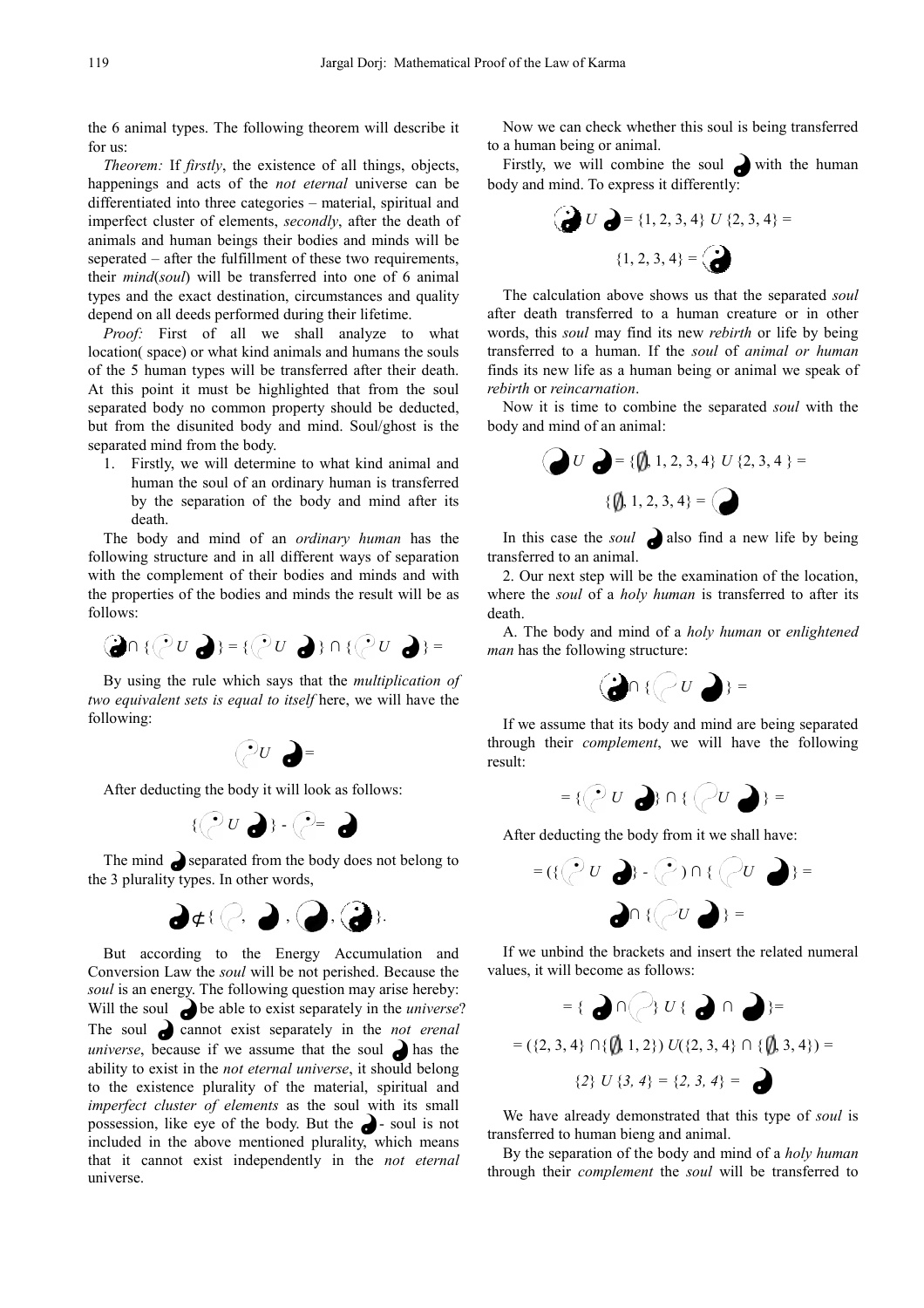either a human or animal – just like *ordinary humans* . The process of finding a new embodiment for a *Holy Human* can therefore be a complex and difficult procedure. The soul of a *Holy human* can be also transferred to an animal, but in that case its *soul* will be reborn as an *animal from* Asura Heaven. This will be evident during the verification of the theorem.

B. If we assume that the body and mind of a *enlightened man* were separated according to their *properties*, we get the following set form:



and by using the mathematical characteristic which says that the multiplication of two equivalent sets is equal to itself, it will look as follows:



and after deducting the body, we will receive the pure *soul* only:



This *soul* belongs to the plurality of sets. In other words:



By the separation of the *body* and *mind* of a *enlightened man* according to their *properties*, only its pure *soul* remains afterwards. This type of *soul* can be transferred in three different places. On the one hand it will become *nirvana* – which means that the *soul* is going to Eternal universe. For example, Buddha after death his soul was going to become Nirvana. That means the *soul* of the Enlightened or Holy man no reborn in the *Not Eternal Universe.* On the other hand the *soul*  of the Holy man reborn in *God's Place*. God's Place is also called and known as *Paradise*. On the other hand the *soul of the Holy* or *Enlightened man* can be transferred to *Heaven's Place*. Because the *body* and *mind* of animal of the *Heaven place* has structure  $\bigcirc$  and  $\bigcirc$   $U \bigcirc = \bigcirc$ .

If the soul of enlightened man was transferred into Paradise or Heaven place then the soul will be reborn in Not Eternal Universe. This is called *Bodhisattva.*

3. Now we shall analyze where the *soul*  of a *human with a bounteous body* goes after its separation from the body. The body and mind of a *human with a bounteous body* have the following forms:



A. If we assume that the body and mind mind were separated with their *complement*:



we will get the following set form:



and after deducting the body from it, it will become as follows:



If we unbind the brackets and insert the related numeral values, we will receive the following:



We already know that this type of *soul* transfers itself either to a human being or animal.

B. At this step we will take a closer look at the body and mind of a *human with a bounteous body* :



under the condition, if they were separated according to their properties:



If we rewrite the equation above using the characteristic which says that the multiplication of two equivalent sets is equal with itself, it will be:



and after deducting the body, the result will be:



This type of *soul* is able to be transferred to either a human or animal – we are aware of it as well. And so we have acknowledged that the *soul* of a *human with a bounteous body* will be transferred under any conditions to human being or animal.

4. Now we will analyze what h happens with the *soul* of a human with a generous mind after its separation from the body:

A. *Humans with a generous mind* have the body and mind with the following properties properties:



If we consider that its body and mind are being separated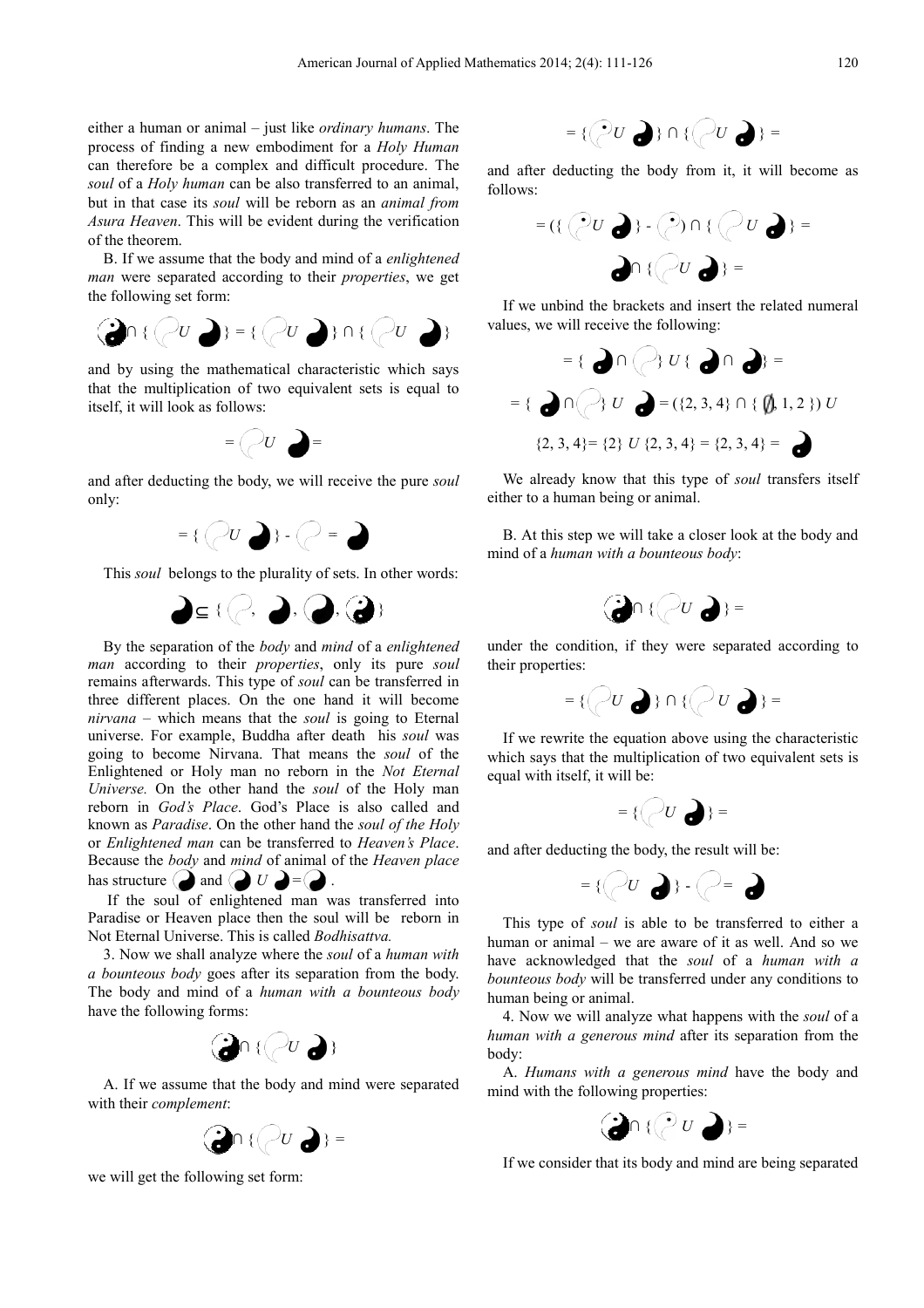through their *complement*:



And after deducting the body from it, the result will look as follows:



unbinding the brackets and inserting the related numeral values, we will have:



This *soul* type will be transferred to a human being or animal.

B. If the body and mind of a *human with a generous mind* were separated according to *their properties* :



we get the following set form:



After the use of the rule: the multiplication of two equivalent sets is equal with itself, the result will be:



if we deduct the body from the set form:



the *soul* will be to 100 percent pure, separated and will belong to the plurality of phenomenon, or:



From this result we can derive that the *soul* of a *human with a generous mind* transfers itself after its separation into human being or animal – just like an *ordinary human* – or can be reborn in *Heaven's Place* or as an animal from *Asura Heaven*.

5. Now it is time to determine where the soul of a *foolish human* goes after its separation.

A. Its body and mind have following forms:



If we consider that the *body and mind* were disunited following their *properties*, we will receive:

$$
=\{\bigodot U \bigodot) \cap \{\bigodot U \bigodot\} =
$$

and according to the "the multiplication of two equivalent sets is equal with itself" rule:



after deduction of the body:



This type of *soul* can be transferred whether to a human being or animal – we have mentioned it in previous chapters.

B. If we consider the separation of the body and mind of a *foolish human* as *complement complement:*

$$
\bigodot \cap \{ \bigcirc^2 U \bigodot \} =
$$

we will have:



by subtracting the body:



it will remain:

$$
= \bigcirc \cap \{ (U \bigcirc U) \} =
$$

after unbinding the brackets brackets and inserting the related numeral values, it will look like this:

$$
= \bigcirc \cap \{ \binom{0}{C} \} = \{ \bigcirc \cap \{ \binom{0}{C} \} \cup \{ \binom{0}{C} \} \cup \{ \binom{0}{C} \} \cup \{ \binom{0}{C} \} \cup \{ \binom{0}{C} \} \cup \{ \binom{0}{C} \} = \{ \binom{0}{C} \} \cup \{ \binom{0}{C} \} \cup \{ \binom{0}{C} \} \cup \{ \binom{0}{C} \} \cup \{ \binom{0}{C} \} \cup \{ \binom{0}{C} \} \cup \{ \binom{0}{C} \} \cup \{ \binom{0}{C} \} \cup \{ \binom{0}{C} \} \cup \{ \binom{0}{C} \} \cup \{ \binom{0}{C} \} \cup \{ \binom{0}{C} \} \cup \{ \binom{0}{C} \} \cup \{ \binom{0}{C} \} \cup \{ \binom{0}{C} \} \cup \{ \binom{0}{C} \} \cup \{ \binom{0}{C} \} \cup \{ \binom{0}{C} \} \cup \{ \binom{0}{C} \} \cup \{ \binom{0}{C} \} \cup \{ \binom{0}{C} \} \cup \{ \binom{0}{C} \} \cup \{ \binom{0}{C} \} \cup \{ \binom{0}{C} \} \cup \{ \binom{0}{C} \} \cup \{ \binom{0}{C} \} \cup \{ \binom{0}{C} \} \cup \{ \binom{0}{C} \} \cup \{ \binom{0}{C} \} \cup \{ \binom{0}{C} \} \cup \{ \binom{0}{C} \} \cup \{ \binom{0}{C} \} \cup \{ \binom{0}{C} \} \cup \{ \binom{0}{C} \} \cup \{ \binom{0}{C} \} \cup \{ \binom{0}{C} \} \cup \{ \binom{0}{C} \} \cup \{ \binom{0}{C} \} \cup \{ \binom{0}{C} \} \cup \{ \binom{0}{C} \} \cup \{ \binom{0}{C} \} \cup \{ \binom{0}{C} \} \cup \{ \binom{0}{C} \} \cup \{ \binom{0}{C} \} \cup \{ \binom{0}{C} \} \cup \{ \binom{0}{C} \} \cup \{ \binom{
$$

We receive herewith an unknown type of the *soul.* We will mark it with  $\mathbf{I} = \{3, 4\}$ . It also does not belong to the plurality of the not eternal universe. In other words:



Furthermore set  $\bigtriangledown$  does not contain the empty element  $\bigtriangledown$ . What does it means? This is the clear evidence for the absence of any *empty characteristic* and the *soul* will never be able to find its rebirth in any body type. According to the Buddhist teaching the *Sukhavati paradise* exists as the controversy to the *spiritual place* of souls which are unable to find their bodies. This *spiritual place*  may be described with the equation above. Can this *spiritual place* exist? The answer will be "Yes" and this can be explained with the following concrete example.

We will start by the asking the question about the origin of the soul **3**. We know this *soul* was created as the result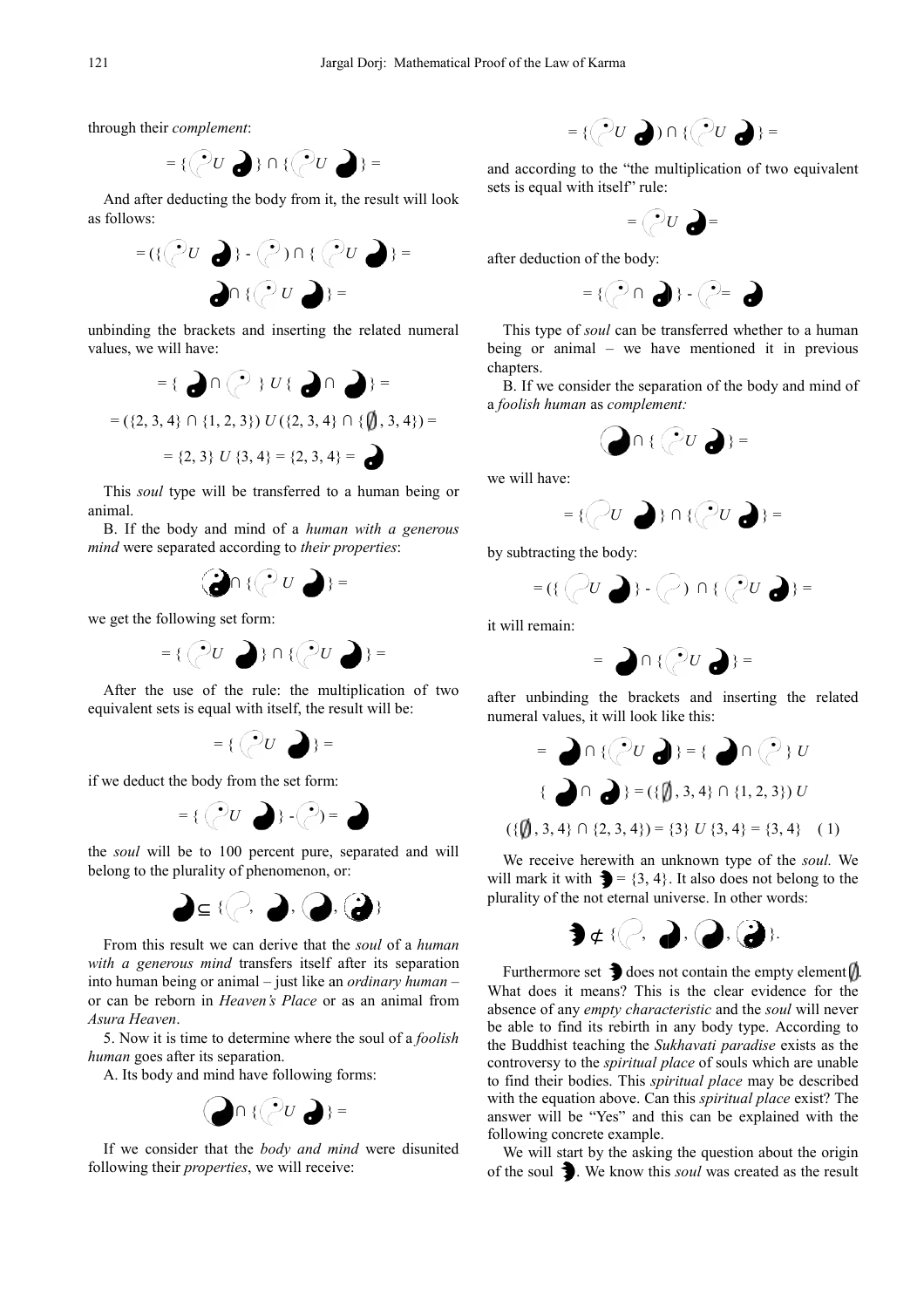of the intersection between the human mind set and animal mind set. This can be written with the following formula: ersection between the human mind set and ani<br>This can be written with the following formula<br> $\bigcap$  =  $\{2, 3, 4\} \cap \{\{\{\}, 3, 4\} = \{3, 4\} = \}$ .

$$
\bigodot \bigcap = \{2, 3, 4\} \cap \{\emptyset, 3, 4\} = \{3, 4\} = \bigodot
$$

*Khainag* is the hybrid of the mongolian cow and yak and because its bull is sterile, the Mongolian nomads never use them as a breeder or inseminator. Without . *khainag* bulls there will be no *khainag* brood born from  *khainag.* In other words, *khainag* is unable to find its body for the rebirth. This is similar to souls, originated from human and animal words, *khainag* is unable to find its body for the rebirth.<br>This is similar to souls, originated from human and animal<br>minds, which may not find their bodies in the not eternal universe. These types of souls we shall call *hybrid souls*. *Khainag* is able to follow both the mongolian cow and the yak – the same as the *hybrid soul,* which can follow the human as well as its *soul*. But if this *soul* cannot find its human or animal body within 49 days after the human's death, it will become a *soul* without embodiment. This is the reason why the bereaved of a deceased pray for its rebirth in a body with a *good soul* or at least that its finds a body. The *soul*  $\bullet$  has a delicate body; however it does not contain the empty element and therefore cannot be reborn as a human being or animal. The soul  $\bullet = \{\{\}, 3, 4\}$ which exists in the universe has a similar complex body like the soul  $\mathbf{B} = \{3, 4\}$ , but because it is in possession of the empty element or empty property, with the fulfillment of necessary requirements and conditions it will be able to be reborn. Why do we consider the *souls* above as delicate or complex? Both soul types contain their spirits or minds. Bodiless souls, but with their souls co-exist with us in the universe, such as *devils, witches, deities deities, demons* and *heavenly angels*. Because these souls are not able to find their embodiment or reincarnation they will not obey the Law of Karma as such. The Mongolian "Boo" or *shamans* have the ability to communicate with those *hybrid souls*  and venerate them as their *idol* (in the meaning of their guardian and ancestral spirits). In the intertain of the star and like in the star and like in the star and like in the star and like the star and like the star and like the star and like the star and like the star and yiel in the star and with  $\binom{3}{2$ 

Students with good achievements and discipline are sticking out in the class as well as students with less or bad achievements and discipline. On the other side, students with average achievements usually do not stick out of the mass. It is similar in the Spiritual Plac Place – *good souls* become Gods or Saints, *bad souls* are exposed as demons and devils, but average or intermediate souls are nearly non-visible.

Now we will check if the **3** soul is able to be reborn in human or animal embodiment without remaining a *hybrid soul*.

A. First of all, we shall determine if this *soul* can be transferred to a human being:

$$
\begin{array}{c}\n\bigodot U\n\end{array} = \{1, 2, 3, 4\} \ U \{3, 4\} = \{1, 2, 3, 4\} = \begin{array}{c}\n\bigodot\n\end{array}
$$

From the equation above we can derive that after its transfer the soul becomes part of a human, but this *soul* is contained in the human's mind. In other words:

$$
\{3,4\} \subseteq \{2,3,4\}
$$

will be as follows and *not empty* : If we intersect the human body with its mind, the result

$$
\begin{pmatrix} \bullet \\ \bullet \end{pmatrix} \cap \begin{pmatrix} \bullet \\ \bullet \end{pmatrix} = \{1, 2, 3, 4\} \cap \{3, 4\} = \{3, 4\} \neq \emptyset
$$

Because the *intersection* contains less elements compared to the set of human minds, the re-born human being has a consequently poorer mind (intelligence) than that of an ordinary human. Therefore we shall mark this human type a bit differently – we define a human being with  $\sum$ , so we will mark the human type above with the symbol  $\bigcirc$ 

In other words:  $\bigodot U$  **j** =  $\bigodot$ 

From this point of view we can derive the following  $-$  if the *soul* of a *foolish human* transfers after its separation into a human body, the reborn human creature will consequently have a crude and unrefined *soul* (intelligence). Therefore it is, in fact, different from the above mentioned 5 human types and has a much poorer mind than the others and this re-born human type can be defined only as the *most foolish of primitive* or a human with a *low intelligence*. We know from our experience that those types of human are not capable of thinking or reflecting, despite their inability to protect their body. This might be evidence for their existence.

And so we now have 6 different human types:

$$
\text{``Self''} = \{\bigcirc\} \text{, } \bigcirc\} \text{, } \bigcirc\} \text{, } \bigcirc\} \text{, } \bigcirc\} \text{, } \bigcirc\}
$$

B. Our next step will be to determine whether the *soul* type  $\sum$  can be transferred to an animal.

$$
U \bigcirc \{ \emptyset, 1, 2, 3, 4 \} U \{3, 4 \} = \{\emptyset, 1, 2, 3, 4 \} = \bigcirc
$$

From the equation above we can clearly see that the *soul* can be transferred to an animal after its transition into an animal's body and mind. However, this *soul* is contained in an animal's mind, because of the following:

$$
\{3,4\} \subseteq \{\emptyset,3,4\}
$$

What are the consequences? This is the evidence for the rebirth of an animal with a poorer mind than *an ordinary animal.* 

On the other hand, if we intersect it with the body and mind of an animal, we will receive the following result:

$$
\bigodot \cap \bigodot = \{\emptyset, 1, 2, \} \cap \{3, 4\} = \emptyset
$$

The result has an empty set. Therefore, even when the *intersection* of the two sets is *empty* like an ordinary animal, the *soul* will be contained in the mind of an animal and consequently the re-born animal will possess a *poorer soul* than an *ordinary animal.* In the Teachings of Buddha these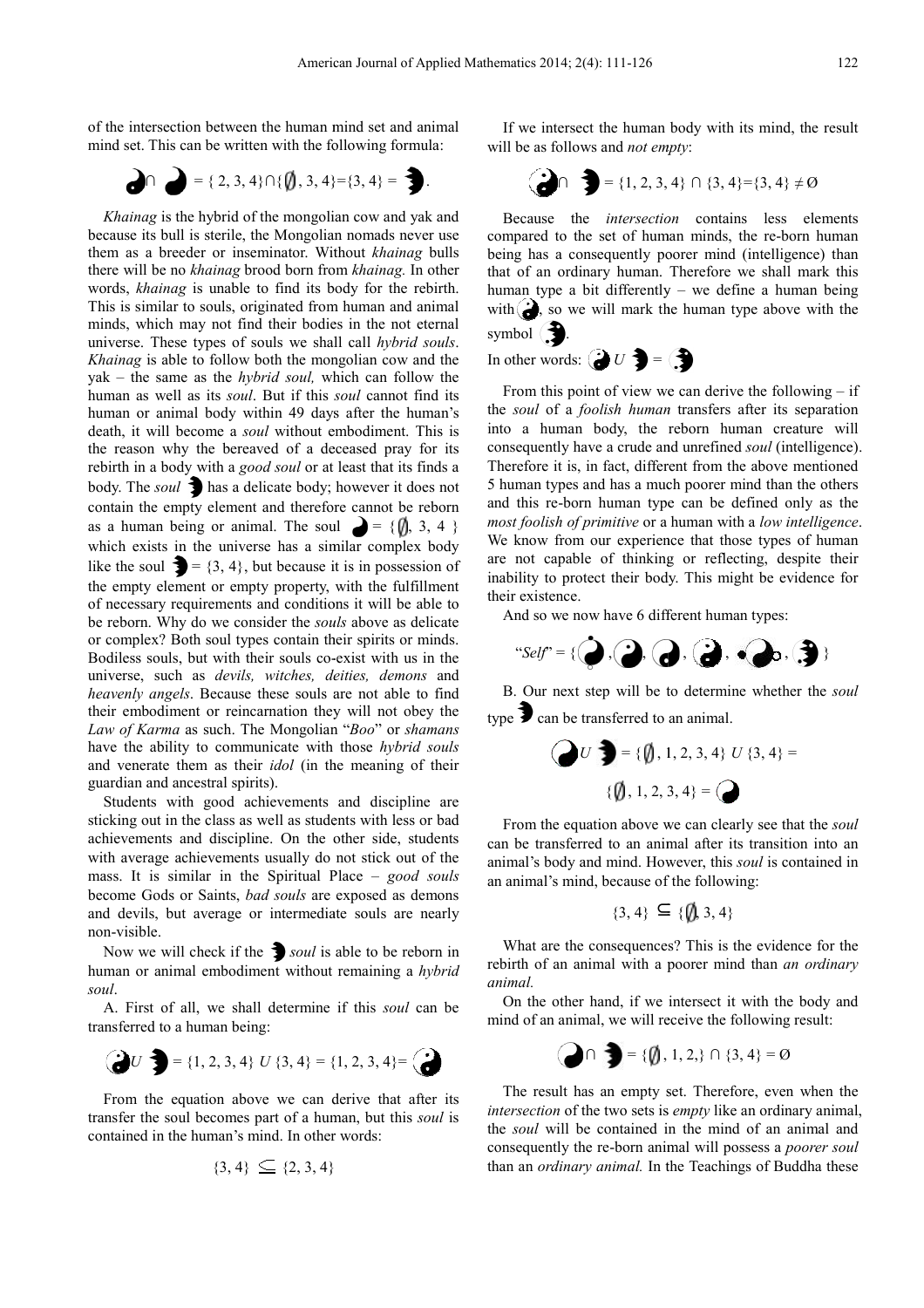animals may be described as *hellish animals* or *animals of Hell.*

After the death of a *foolish human* its *soul* can be transferred to a human – a human being with a lower intelligence or *soul* will be born. If it is transferred into an animal – a *hellish animal* will find its birth in a new embodiment. At this point our Reader may ask: Why are we talking about birth, but not about rebirth or reincarnation? All living creatures, including all human types, are the result of the *development* of their own properties. We have already acknowledged that an animal becomes a human being after owning their body and mind *characteristics*. But *humans with a low intelligence* and a *hellish animal* – this is not a result of the *development* of their *characteristics* – it is just result of transition of the *soul* of a *foolish human being* after death into a human and an animal. This is the reason, why we talk of *birth* or *rebirth*. In other words, the *soul* separated from the body of a *foolish man* does not find a new embodiment – it is creating a new species. After the death of the other human and animal types their *soul* strived to find a similar embodiment by their transfer into a human or animal. Depending on its *properties* the *soul* would have been able to find its rebirth in an equivalent body.

We indicate *animals* with the symbol  $\bigcirc$ , so this type of animal we will identify with the icon  $\bullet$ . In other word:  $\mathbf{Q}_{\mathrm{U}}$   $\mathbf{3}$  =  $\mathbf{3}$  .

And so we have at this point 4 different animal types or species:



The souls of enlightenment humans, humans with a generous mind and animals from Asura Heaven are all being transferred after their separation from the body into Heaven's Place.

Now we are able to conclude the following about the destination of the human *soul* after its death*: souls of holy humans and humans with generous minds get transferred within its level or can make a transition into Heaven's Place ; souls of ordinary or foolish humans can only be transferred within their own or lower level as animals, primitive and hellish creatures. This means that the souls of holy humans and humans with generous minds are able to find their reincarnation at the same or higher level of embodiment. However, the souls of humans with bounteous body and ordinary human beings can find their rebirth at their own or lower level. This can be considered as evidence for the Buddhist teachings, which says that generous soul with decent deeds will raise chance of rebirth or reincarnation afterwards. The soul with bad deeds will find lower chance of rebirth. Therefore, the soul of the Holy human will transfer to animal from Asura animals. We said before the soul of the Holy human can be transferred to an animal.The animal is an animal from Asura Heaven, because it is verified foregoing evidence -* 

#### *the soul with good deeds is raised after death.*

At this point we can already determine the following facts: within all human types there are many different ways and types to possess their bodies and minds, many different properties and characteristics. The rebirth or reincarnation of a human being depends directly on all these qualities, which means – there is no influence from any other factors. For example, A Enlightened or Holy Human will never suffer, because it does not own its body and mind and in that concern it is empty, ordinary or foolish human beings, however, are suffering, because they possess their bodies and minds – they are not empty. A Enlightened or Holy human with empty properties knows what is good deeds and what is bad deeds. And they don't do bad deeds. Therefore, they don't suffer in life time and their soul goes to higher level destiny after death. An ordinary or foolish human doesn't know what are bad deeds and good deeds. And they do bad deeds and suffer in life time and their soul goes to *lower level destiny* after death.

An animal has both body and mind, which means that after its death they must be separated as well. We have 4 different animal types, being *ordinary or primitive animals, animals from Asura Heaven, animal beasts and hellish animals*, and now we shall clarify how the *souls* of these animals find their new embodiment through rebirth or reincarnation.

1. Firstly, we will take a look at the *soul* of an *animal from Asura Heaven* and follow its way after the separation from the body.

A. The body and mind of an *animal from Asura Heaven*  has the following structure:

 $\mathbf{Q} \cap \{ \mathcal{P} \cup \mathbf{D} \} =$ 

If we assume that its body and mind were disunited through their *complement*, we will have:



By deducting the body the following will remain:

$$
= (\{\bigcirc \cup U \ \ \bullet\} \cdot \bigcirc \cup \cap \{\bigcirc \cup U \ \ \bullet\} \cdot \bigcirc
$$

through unbinding the brackets and inserting the related numeral values, we will have:



Here we can see that the *soul* was separated purely. In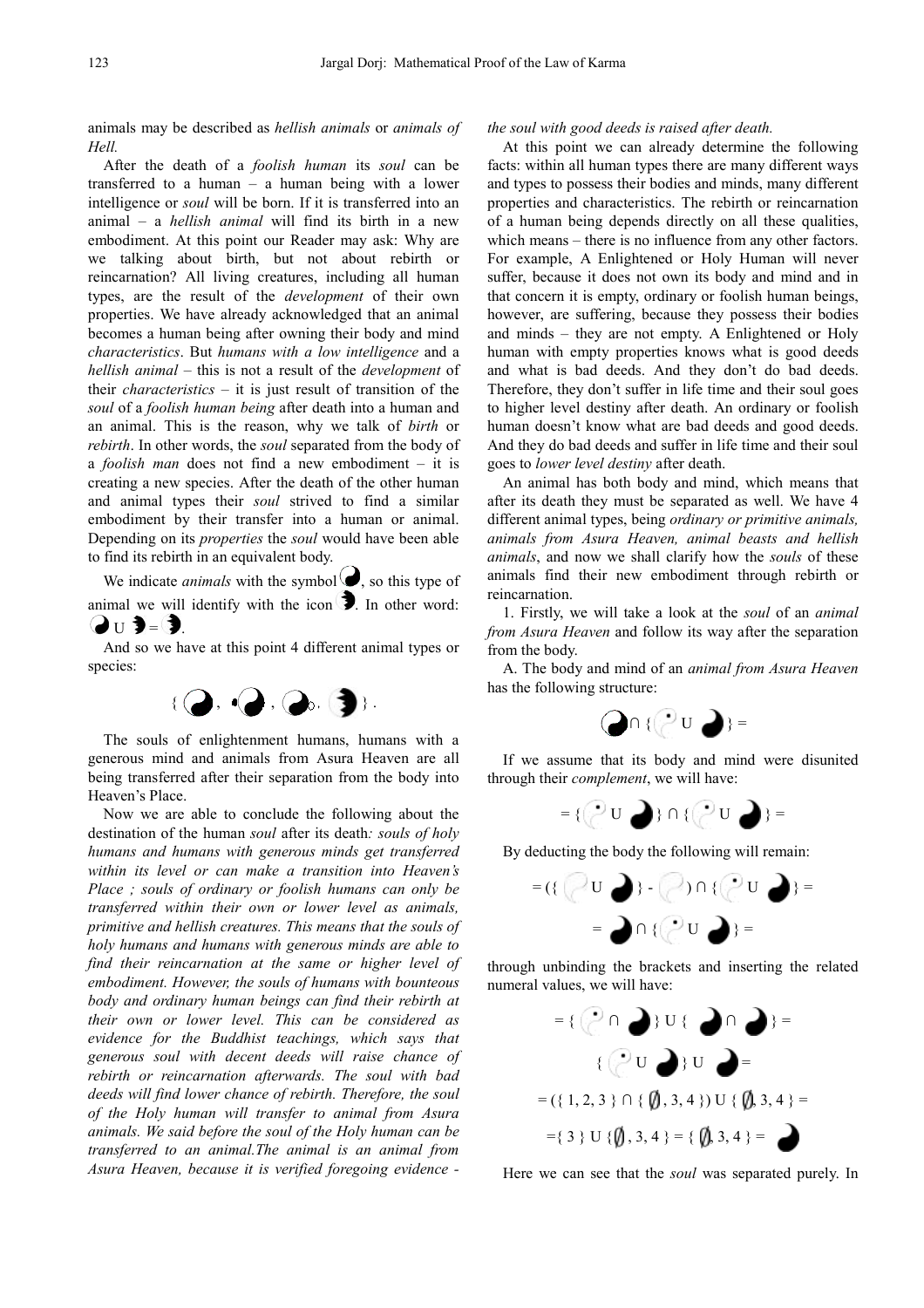our previous descriptions we have already defined that this type of *soul* is transferred into animals (*itself*) or finds rebirth in the *Spiritual Place.*

B. In this step we shall assume that the body and mind of an *animal from Asura Heaven* is disunited according their initial properties:



By using the set rule: the multiplication of two equivalent sets is equal to itself, we receive the following result:



After deducting the body from the equation above, the following will remain:



Here we can see again that the soul was disunited purely as well. This type of soul will find its reincarnation in the *Spiritual Place* or as an *animal of Asura Heaven.*

2. Now we will follow the *soul* of a *body owning animal* or *animal beast* after its death.

We know already that the body and mind of a *body owning animal* or *animal beast* has the following forms:



A. By assuming that the body and mind are separated with their *complement:*



Subtraction of the body will give us:



Unbinding of brackets and inserting the related numeral values, we get us on the other hand:



 $= \{\{\$\}\}\ \cup \{3,4\} = \{\{\$\},\,3,4\} =$ 

The *soul* is being separated in this case purely as well. We are aware of the fact that this type of the *soul* is transferred into ordinary animals. Because:



B. However, the body and mind mind of *an animal beast* can be disunited according to their primary characteristics then the result will look as follows:



After rewriting according to the set rule: the multiplication of two equivalent sets is equal with itself, we will have:



and by deducting the body:



This *soul* type will be separated and contain a small eye. We also know that this type of *soul* can be reborn either as a *human being* or *animal*.

In this case we can see clearly that the *soul* of a *body owning animal* or *animal beast* can be reborn as a human being, which means that the rebirth of an *animal beast* can be elevated.

3. The body and mind of *primitive* or *ordinary animals* have the following properties:



Their bodies and minds will be separated in both ways through complement and according to their properties in the following manner:



Because the multiplication of two equivalent sets is equal with itself, it will become become:



and after deducting the body:



the *soul* will remain and be transferred directly into the the first and second form of *not neternal*  universe – namely, *materialistic* and *spiritual things* . In other words:



This set form illustrates the fact that the body of an ordinary animal after its death will be absorbed into nature. Its *soul*, however, is able to exist further in the not eternal *universe* independently. It means that the *soul* of an *ordinary animal* can make a transition into the *neutral spiritual Place*.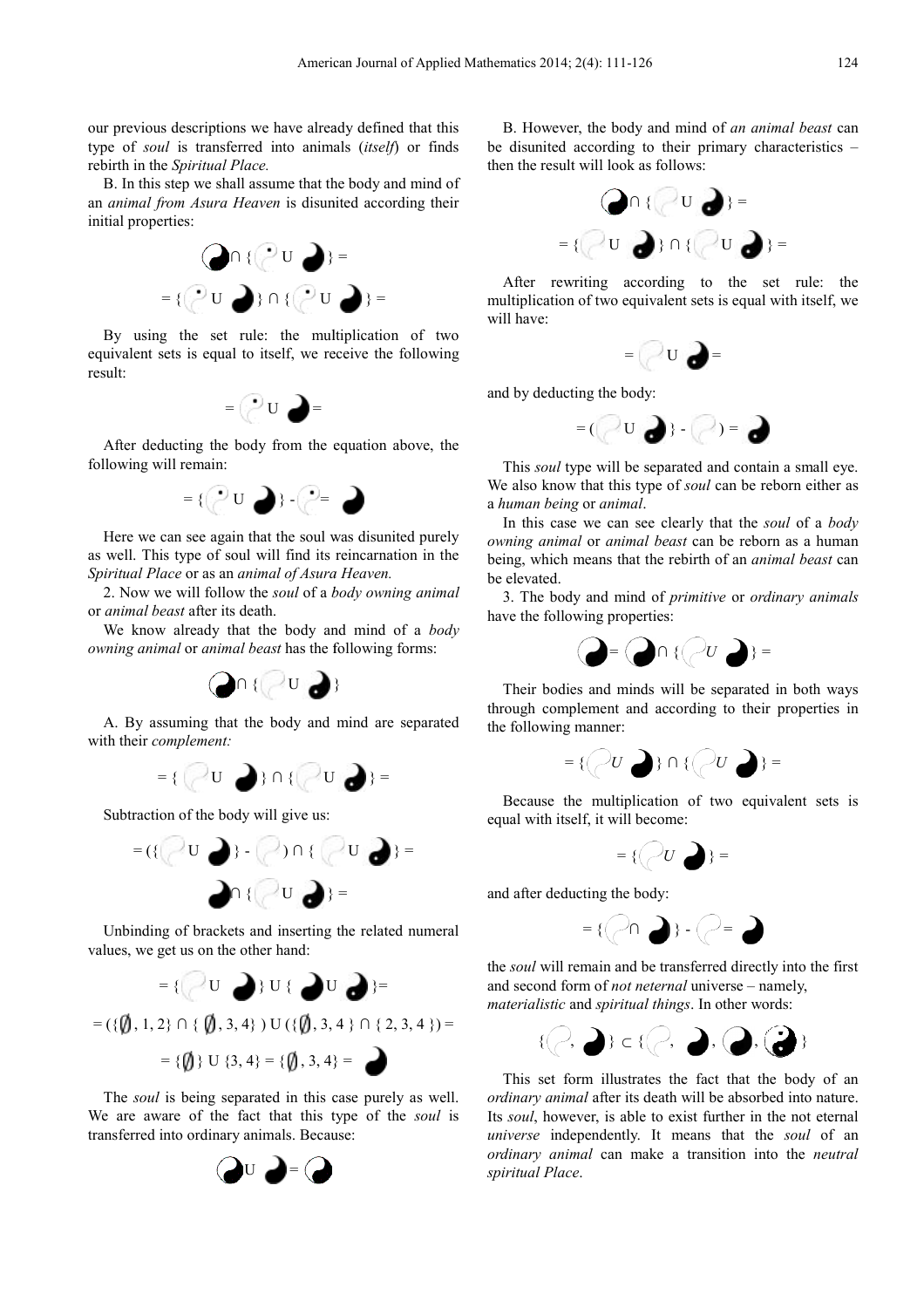Here we shall analyze if the *soul* of an *ordinary animal* is able to find its reincarnation as a human being or animal.

A. At first, we will find out whether the *soul* of an *ordinary animal* can be reborn as a human being or not:



From the above set form we can see that if the *soul* of *ordinary animal* is transferred into a human body it ordinary animal is transferred into a human body it becomes an animal. It is impossible, because when the *soul* of the animal after death coming to newly born child doesn't become an animal. That means the *soul* of the ordinary animal doesn't come to the human being. This was verified in [5] when we have proved the theorem that all things and phenomenon of the not eternal universe are existed in 3 categories – materialistic, spiritual and imperfect cluster of elements.

Let me emphasize here, the *soul* separated from the body will come to the new born child or an animal type.The soul separated from the body never come to the human and animal with own soul, because animals and people should be just one soul.

B. Now we will determine if the *soul* of an *ordinary animal* can be reborn as an animal:

$$
\begin{array}{c}\n\bigcirc \bigcirc U \bigcirc \bigcirc = \{\emptyset, 1, 2, 3, 4\} \cup \{\emptyset, 3, 4\} = \\
\{\emptyset, 1, 2, 3, 4\} = \bigcirc \bigcirc\n\end{array}
$$

This set form illustrates that the *soul* of an *ordinary animal* becomes an *animal* after being transferred into animal's body. Animals, whose intersection of the body and mind, have an empty value are described in the Teachings of Buddha as *ordinary* or *primitive animals* a reason why primitive animals often are indicated as blank. Within all animal species there are some, which are not capable of even protecting their own bodies. Those animals we shall call *primitive animals*. section of the body and<br>cribed in the Teachings<br>*animals*. This might be

And finally, we will study the way of the souls of *hellish animals and human beings with low intelligence* after their death. We know already that the *hybrid soul* after its transfer into a human body gives the birth of a human being with low intelligence  $\left( \cdot \right)$  and after its transition to an animal – birth of a hellish animal  $\sum$ . Hellish animals and human beings with low intelligence do not have any *properties* or *characteristics* like other human types and animal species, which means that *hellish animals* and *human beings with low intelligence* were not generated or created through natural selection. However, this generated human type  $\Box$ and animal species  $\langle \rangle$  are principally not much different from a human being  $\sum$  and an animal  $\sum$ . Solely their souls are much poorer than the souls of their counterparts. Because their body and mind have no *properties* , they can only be separated through their mutual complement and the soul will be transferred according to the transition of the *soul*  of an ordinary human being and animal.

And so, with the death of animals their bodies and minds are separated and afterwards the *souls* are transferred into the following types of animals:

*Animals of Asura Heaven will find their reincarnation in Heaven's Place or as an animal of Asura Heaven; animal beast are able to be reborn as an ordinary human being or ordinary animal; primitive animals will be reborn in a neutral Spiritual Place or as ordinary animals; the soul of hellish animals will find its rebirth as an animal or in the neutral Spiritual Place.* 

The reincarnation as Heaven's animal, animal of Asura Heaven and as a human being is also called the rebirth in the *Three Higher Levels of Destiny*, while the rebirth as an animal beast, primitive animal and hellish animal as the rebirth in the *Three Lower Levels of Destiny.*

And so we can conclude, at this point of time, the following: The soul of a Holy human or Enlightened man *can be become nirvana, or can be reborn in God's Place, or can be transferred to Heaven's Place, or can be reborn animal from Asura Heaven, or can be reborn human being being ; the soul of a human being with generous soul will find its*  rebirth in Heaven's Place, or as human being or animal of *Asura Heaven; the soul of a human being with a bounteous body will be reborn as human being or animal; the soul of an ordinary human can be reborn either as a human being or animal; the soul of a human being with low intelligence will find its birth in a human body. However, the soul of a foolish human will be born as human being with low intelligence or hellish animal or can be left a hybrid soul. The soul of an animal of Asura Heaven will find its reincarnation in Heaven's Place or as an animal of Asura Heaven; the soul of an animal beast can be reborn as human or an animal; the soul of an ordinary animal will find its rebirth in the neutral Spiritual Place or as an animal; the soul of an hellish animal will be born as an animal.* 

*In other words, after the death of animals and human*  beings their minds will not perish, their souls do not vanish with their bodies, but will find their reincarnation or rebirth in 6 types of living manifestations. Their primary properties and characteristics will further decide or impact *the manner, how or which human type or animal species will be chosen as rebirth or reincarnation. Both animal and human beings fulfill, during their lifetime lifetime, good and bad deeds depending on their nature, which means that*  someone's rebirth or reincarnation as one of the 6 living manifestations depends directly on all deeds performed *during its lifetime.* 

Here I want to underscore that the practical and functional using symbol of the *yin* and *yang* for mark set of *body, mind and imperfect cluster* to do the proof of the Law of Karma much more accessible and understandable to our Readers.